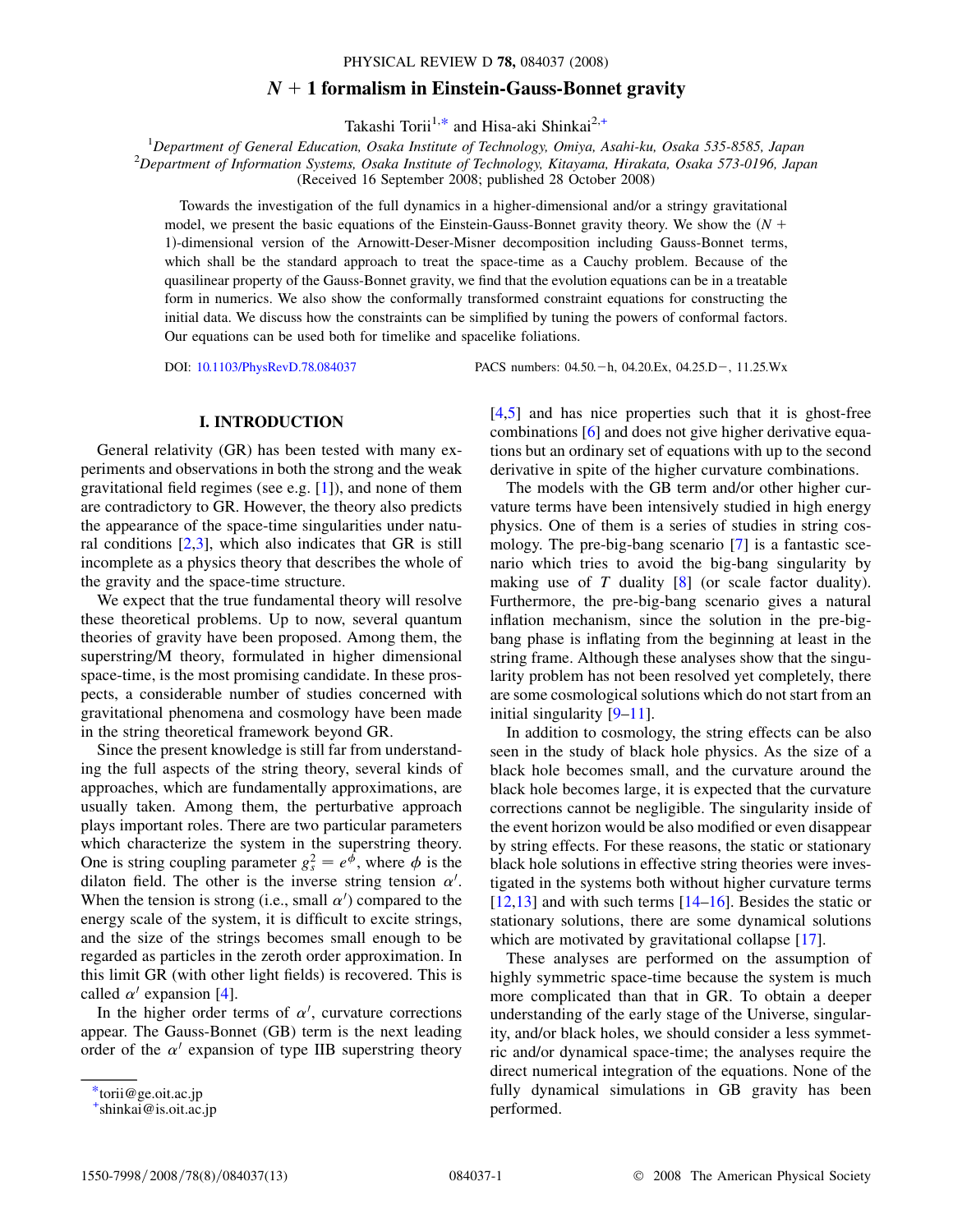<span id="page-1-3"></span>In this article, we present the basic equations of the Einstein-GB gravity theory. We show the  $(N +$ <sup>1</sup>Þ-dimensional version of the Arnowitt-Deser-Misner (ADM) decomposition, which is the standard approach to treat the space-time as a Cauchy problem. The topic was first discussed by Choquet-Bruhat [18], but the full set of equations and the methodology have not yet been presented. In four-dimensional GR, numerical simulations of binary compact objects are available in the past years, and many groups apply the modified ADM equations in order to obtain long-term stable and accurate simulations. However, such modifications depend on the problem to consider, and the ''robustest'' formulation is not yet known (see e.g. [19]). Therefore, as the first step, we in this paper just present the fundamental space-time decomposition of the GB equations, focusing on the GB term.

The ADM decomposition is supposed to construct the space-time with foliations of the constant-time hypersurfaces. This method can be also applied to study the braneworld model [20], which states the visible space-time is embedded in higher dimensional ''bulk'' space-time. As was first investigated by Chamblin  $et$  al.  $[21]$ , it is possible to study the bulk structure by switching the normal vector of the hypersurface from timelike to spacelike. We therefore present all sets of equations for both cases for future convenience.

The outline of this paper is as follows. In Sec. II, we show that the set of equations is divided into two constraints and evolution equations according to the standard procedure. In Sec. III, we present the conformal approach to solve the constraints which shall be used for preparing the initial data. In Sec. IV, we show the dynamical equations in GR and in GB theory separately. Section V is devoted to the discussions and summary. We think these expressions are useful for future dynamical investigations.

# II.  $(N + 1)$  DECOMPOSITION IN EINSTEIN-GAUSS-BONNET GRAVITY

#### A. Model and basic equations

We start from the Einstein-Gauss-Bonnet action in  $(N +$ 1)-dimensional space-time  $(\mathcal{M}, g_{\mu\nu})$  which is described as [22]

<span id="page-1-0"></span>
$$
S = \int_{\mathcal{M}} d^{N+1} X \sqrt{-g} \left[ \frac{1}{2\kappa^2} (\mathcal{R} - 2\Lambda + \alpha_{GB} \mathcal{L}_{GB}) + \mathcal{L}_{matter} \right],
$$
 (1)

with

$$
\mathcal{L}_{GB} = \mathcal{R}^2 - 4\mathcal{R}_{\mu\nu}\mathcal{R}^{\mu\nu} + \mathcal{R}_{\mu\nu\rho\sigma}\mathcal{R}^{\mu\nu\rho\sigma}, \quad (2)
$$

where  $\kappa^2$  is the  $(N + 1)$ -dimensional gravitational constant and R,  $\mathcal{R}_{\mu\nu}$ ,  $\mathcal{R}_{\mu\nu\rho\sigma}$ , and  $\mathcal{L}_{\text{matter}}$  are the  $(N + \sigma)$ <sup>1</sup>Þ-dimensional scalar curvature, Ricci tensor, Riemann curvature, and matter Lagrangian, respectively. This action reproduces the standard  $(N + 1)$ -dimensional Einstein gravity, if we set the coupling constant  $\alpha_{GB} (\ge 0)$  equal to zero to zero.

<span id="page-1-1"></span>The action  $(1)$  $(1)$  $(1)$  gives the gravitational equation as

$$
\mathcal{G}_{\mu\nu} + \alpha_{\text{GB}} \mathcal{H}_{\mu\nu} = \kappa^2 \mathcal{T}_{\mu\nu},\tag{3}
$$

where

$$
\mathcal{G}_{\mu\nu} = \mathcal{R}_{\mu\nu} - \frac{1}{2}g_{\mu\nu}\mathcal{R} + g_{\mu\nu}\Lambda,\tag{4}
$$

$$
\mathcal{H}_{\mu\nu} = 2[R\mathcal{R}_{\mu\nu} - 2\mathcal{R}_{\mu\alpha}\mathcal{R}^{\alpha}{}_{\nu} - 2\mathcal{R}^{\alpha\beta}\mathcal{R}_{\mu\alpha\nu\beta} \n+ \mathcal{R}_{\mu}^{\alpha\beta\gamma}\mathcal{R}_{\nu\alpha\beta\gamma}] - \frac{1}{2}g_{\mu\nu}\mathcal{L}_{GB},
$$
\n(5)

$$
\mathcal{T}_{\mu\nu} = -2 \frac{\delta \mathcal{L}_{\text{matter}}}{\delta g^{\mu\nu}} + g_{\mu\nu} \mathcal{L}_{\text{matter}}.
$$
 (6)

#### B. Projections to hypersurface

In order to investigate the space-time structure as the foliations of the N-dimensional (spacelike or timelike) hypersurface  $\Sigma$ , we introduce the projection operator to  $\Sigma$  as

$$
\perp_{\mu\nu} = g_{\mu\nu} - \varepsilon n_{\mu} n_{\nu},\tag{7}
$$

where  $n_{\mu}$  is the unit-normal vector to  $\Sigma$  with  $n_{\mu}n^{\mu} = \varepsilon$ ,<br>with which we define  $n_{\mu}$  as timelike (if  $\varepsilon = -1$ ) or space. with which we define  $n_{\mu}$  as timelike (if  $\varepsilon = -1$ ) or spacelike (if  $\varepsilon = 1$ ). Therefore,  $\Sigma$  is spacelike (timelike) if  $n_{\mu}$  is timelike (spacelike) timelike (spacelike).

The projections of the gravitational equation  $(3)$  $(3)$  give the following three equations:

<span id="page-1-4"></span>
$$
(\mathcal{G}_{\mu\nu} + \alpha_{\text{GB}} \mathcal{H}_{\mu\nu})n^{\mu}n^{\nu} = \kappa^2 \mathcal{T}_{\mu\nu}n^{\mu}n^{\nu} = \kappa^2 \rho, \quad (8)
$$

$$
(\mathcal{G}_{\mu\nu} + \alpha_{\text{GB}} \mathcal{H}_{\mu\nu})n^{\mu} \perp^{\nu}{}_{\rho} = \kappa^2 \mathcal{T}_{\mu\nu}n^{\mu} \perp^{\nu}_{\rho} = -\kappa^2 J_{\rho},\tag{9}
$$

$$
(G_{\mu\nu} + \alpha_{GB} \mathcal{H}_{\mu\nu}) \perp^{\mu}{}_{\rho} \perp^{\nu}{}_{\sigma} = \kappa^2 \mathcal{T}_{\mu\nu} \perp^{\mu}{}_{\rho} \perp^{\nu}{}_{\sigma}
$$

$$
= \kappa^2 S_{\rho\sigma}, \qquad (10)
$$

where we defined the components of the energymomentum tensor as

$$
\mathcal{T}_{\mu\nu} = \rho n_{\mu} n_{\nu} + J_{\mu} n_{\nu} + J_{\nu} n_{\mu} + S_{\mu\nu}, \qquad (11)
$$

and we also define  $\mathcal{T} = \varepsilon \rho + S^{\alpha}{}_{\alpha}$  for later convenience.<br>Projection of the  $(N + 1)$ -dimensional Riemann tensor

<span id="page-1-2"></span>Projection of the  $(N + 1)$ -dimensional Riemann tensor onto the N-dimensional hypersurface can be written as

$$
\mathcal{R}_{\alpha\beta\gamma\delta} \perp^{\alpha}{}_{\mu} \perp^{\beta}{}_{\nu} \perp^{\gamma}{}_{\rho} \perp^{\delta}{}_{\sigma} \n= \mathcal{R}_{\mu\nu\rho\sigma} - \varepsilon (K_{\mu\rho} K_{\nu\sigma} - K_{\mu\sigma} K_{\nu\rho}), \qquad (12)
$$

<span id="page-1-5"></span>
$$
\mathcal{R}_{\alpha\beta\gamma\delta} \perp^{\alpha}{}_{\mu} \perp^{\beta}{}_{\nu} \perp^{\gamma}{}_{\rho} n^{\delta} = -D_{[\mu} K_{\nu]\rho},\tag{13}
$$

$$
\mathcal{R}_{\alpha\beta\gamma\delta} \perp^{\alpha} \perp^{\gamma}{}_{\rho} n^{\beta} n^{\delta} = \mathcal{L}_{n} K_{\mu\rho} + K_{\mu\alpha} K^{\alpha}{}_{\rho}, \qquad (14)
$$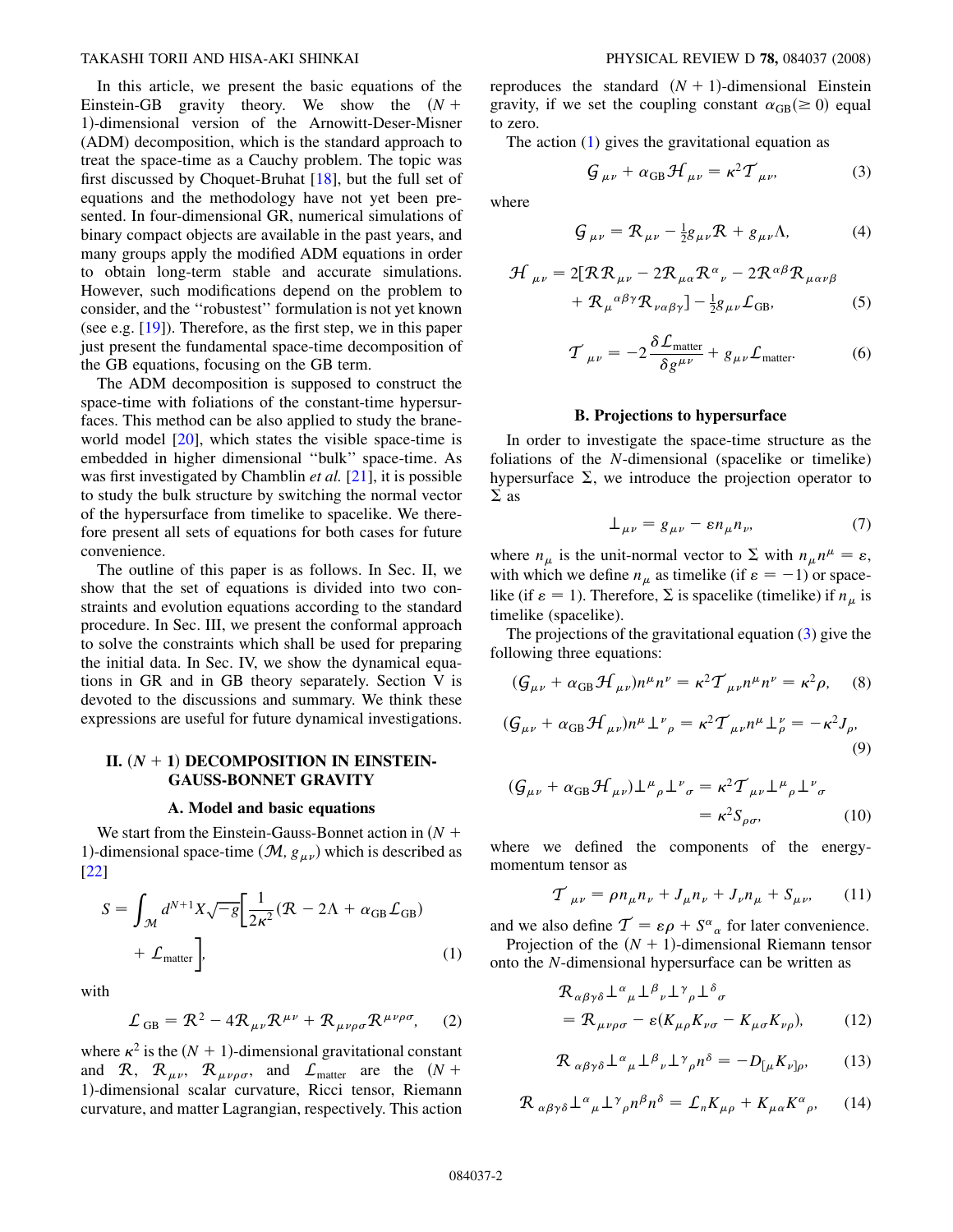where  $R_{\mu\nu\rho\sigma}$  is the Riemann tensor of the induced metric  $\gamma_{\mu\nu}$  (=  $\perp_{\mu\nu}$ ),  $D_{\mu}$  is the covariant differentiation with respect to  $\gamma_{\mu\nu}$ ,  $\mathcal{L}_n$  denotes the Lie derivative in the *n* direction, and  $K_{\mu\nu}$  is the extrinsic curvature defined as

$$
K_{\mu\nu} = -\frac{1}{2}\mathcal{L}_n \gamma_{\mu\nu} = -\perp^{\alpha}{}_{\mu}\perp^{\beta}{}_{\nu}\nabla_{\alpha}n_{\beta}.
$$
 (15)

Equation (12) is called the Gauss equation, and the con-traction of [\(13\)](#page-1-2) of  $\mu$  and  $\nu$  gives the Codacci equation.

Using these projections, the  $(N + 1)$ -dimensional Riemann curvature and its contractions (the Ricci tensor and scalar curvature) are described by the N-dimensional variables on the hypersurface  $\Sigma$  as

<span id="page-2-3"></span>
$$
\mathcal{R}_{\mu\nu\rho\sigma} = R_{\mu\nu\rho\sigma} - \varepsilon (K_{\mu\rho}K_{\nu\sigma} - K_{\mu\sigma}K_{\nu\rho} - n_{\mu}D_{\rho}K_{\sigma\nu} + n_{\mu}D_{\sigma}K_{\rho\nu} + n_{\nu}D_{\rho}K_{\sigma\mu} - n_{\nu}D_{\sigma}K_{\rho\mu} - n_{\rho}D_{\mu}K_{\nu\sigma} \n+ n_{\rho}D_{\nu}K_{\mu\sigma} + n_{\sigma}D_{\mu}K_{\nu\rho} - n_{\sigma}D_{\nu}K_{\mu\rho}) + n_{\mu}n_{\rho}K_{\nu\alpha}K^{\alpha}{}_{\sigma} - n_{\mu}n_{\sigma}K_{\nu\alpha}K^{\alpha}{}_{\rho} - n_{\nu}n_{\rho}K_{\mu\alpha}K^{\alpha}{}_{\sigma} + n_{\nu}n_{\sigma}K_{\mu\alpha}K^{\alpha}{}_{\rho} \n+ n_{\mu}n_{\rho}L_{\eta}K_{\nu\sigma} - n_{\mu}n_{\sigma}L_{\eta}K_{\nu\rho} - n_{\nu}n_{\rho}L_{\eta}K_{\mu\sigma} + n_{\nu}n_{\sigma}L_{\eta}K_{\mu\rho},
$$
\n(16)

<span id="page-2-4"></span>
$$
\mathcal{R}_{\mu\nu} = R_{\mu\nu} - \varepsilon [KK_{\mu\nu} - 2K_{\mu\alpha}K^{\alpha}{}_{\nu} + n_{\mu}(D_{\alpha}K^{\alpha}{}_{\nu} - D_{\nu}K) + n_{\nu}(D_{\alpha}K^{\alpha}{}_{\mu} - D_{\mu}K)] + n_{\mu}n_{\nu}K_{\alpha\beta}K^{\alpha\beta} + \varepsilon \mathcal{L}_{n}K_{\mu\nu} + n_{\mu}n_{\nu}\gamma^{\alpha\beta}\mathcal{L}_{n}K_{\alpha\beta},
$$
\n(17)

$$
\mathcal{R} = R - \varepsilon (K^2 - 3K_{\alpha\beta}K^{\alpha\beta} - 2\gamma^{\alpha\beta}L_nK_{\alpha\beta}),
$$
\n(18)

where  $K = K^{\alpha}{}_{\alpha}$ .<br>Substituting the

<span id="page-2-1"></span>Substituting these relations into the field equation ([3](#page-1-1)) or  $(8)$ – $(10)$  $(10)$  $(10)$ , we find the equations are decomposed as  $(a)$  the Hamiltonian constraint equation

$$
M + \alpha_{GB}(M^2 - 4M_{ab}M^{ab} + M_{abcd}M^{abcd})
$$
  
=  $-2\varepsilon\kappa^2\rho_H + 2\Lambda,$  (19)

<span id="page-2-2"></span>(b) the momentum constraint equation

$$
N_i + 2\alpha_{GB}(MN_i - 2M_i^a N_a + 2M^{ab} N_{iab} - M_i^{cab} N_{abc})
$$
  
=  $\kappa^2 J_i$ , (20)

<span id="page-2-0"></span>and (c) the evolution equations for  $\gamma_{ij}$ 

$$
M_{ij} - \frac{1}{2}M\gamma_{ij} - \varepsilon(-K_{ia}K^a{}_j + \gamma_{ij}K_{ab}K^{ab} - \mathcal{L}_nK_{ij}
$$
  
+  $\gamma_{ij}\gamma^{ab}\mathcal{L}_nK_{ab}$ ) +  $2\alpha_{GB}[H_{ij} + \varepsilon(M\mathcal{L}_nK_{ij} - 2M_i{}^a\mathcal{L}_nK_{aj} - 2M_j{}^a\mathcal{L}_nK_{ai} - W_{ij}{}^{ab}\mathcal{L}_nK_{ab})]$   
=  $\kappa^2S_{ij} - \gamma_{ij}\Lambda,$  (21)

respectively, where

$$
M_{ijkl} = R_{ijkl} - \varepsilon (K_{ik} K_{jl} - K_{il} K_{jk}), \qquad (22)
$$

$$
M_{ij} = \gamma^{ab} M_{iajb} = R_{ij} - \varepsilon (KK_{ij} - K_{ia} K^a{}_j), \qquad (23)
$$

$$
M = \gamma^{ab} M_{ab} = R - \varepsilon (K^2 - K_{ab} K^{ab}), \tag{24}
$$

$$
N_{ijk} = D_i K_{jk} - D_j K_{ik}, \qquad (25)
$$

$$
N_i = \gamma^{ab} N_{aib} = D_a K_i^a - D_i K,\tag{26}
$$

$$
H_{ij} = MM_{ij} - 2(M_{ia}M^{a}{}_{j} + M^{ab}M_{iajb}) + M_{iabc}M_{j}^{abc} - 2\varepsilon[-K_{ab}K^{ab}M_{ij} - \frac{1}{2}MK_{ia}K_{j}^{a} + K_{ia}K^{a}{}_{b}M^{b}{}_{j} + K_{ja}K^{a}{}_{b}M^{b}{}_{i} + K^{ac}K_{c}^{b}M_{iajb} + N_{i}N_{j} - N^{a}(N_{aij} + N_{aji}) - \frac{1}{2}N_{abi}N^{ab}{}_{j} - N_{iab}N_{j}^{ab}] - \frac{1}{4}\gamma_{ij}[M^{2} - 4M_{ab}M^{ab} + M_{abcd}M^{abcd}] - \varepsilon\gamma_{ij}[K_{ab}K^{ab}M - 2M_{ab}K^{ac}K_{c}^{b} - 2N_{a}N^{a} + N_{abc}N^{abc}].
$$
\n(27)

$$
W_{ij}^{kl} = M\gamma_{ij}\gamma^{kl} - 2M_{ij}\gamma^{kl} - 2\gamma_{ij}M^{kl} + 2M_{iajb}\gamma^{ak}\gamma^{bl}.
$$
 (28)

We remark that the terms of  $\mathcal{L}_n K_{ij}$  appear only in the linear form in  $(21)$  $(21)$  $(21)$ . This is due to the quasilinear property of the GB gravity.

# C. Cauchy approach

Using the Bianchi identity, Choquet-Bruhat [18] showed that the set of equations forms the first-class system the same as in GR; that is, a spacelike hypersurface which satisfies the constraints  $(19)$  $(19)$  $(19)$  and  $(20)$  will also satisfy the constraints after the evolution using [\(21\)](#page-2-0).

The most standard procedures for following the dynamics of space-time consist of three steps: (i) solve the con-straint equations [\(19](#page-2-1)) and ([20](#page-2-2)) for  $(\gamma_{ij}, K_{ij}, \rho_H, J_i)$  on  $\Sigma(t=0)$  and prepare them as the initial data, (ii) evolve<br> $(\gamma_t, K_t, \alpha_t, L)$  using (21) and the matter equations and  $(\gamma_{ij}, K_{ij}, \rho_H, J_i)$  using [\(21\)](#page-2-0) and the matter equations, and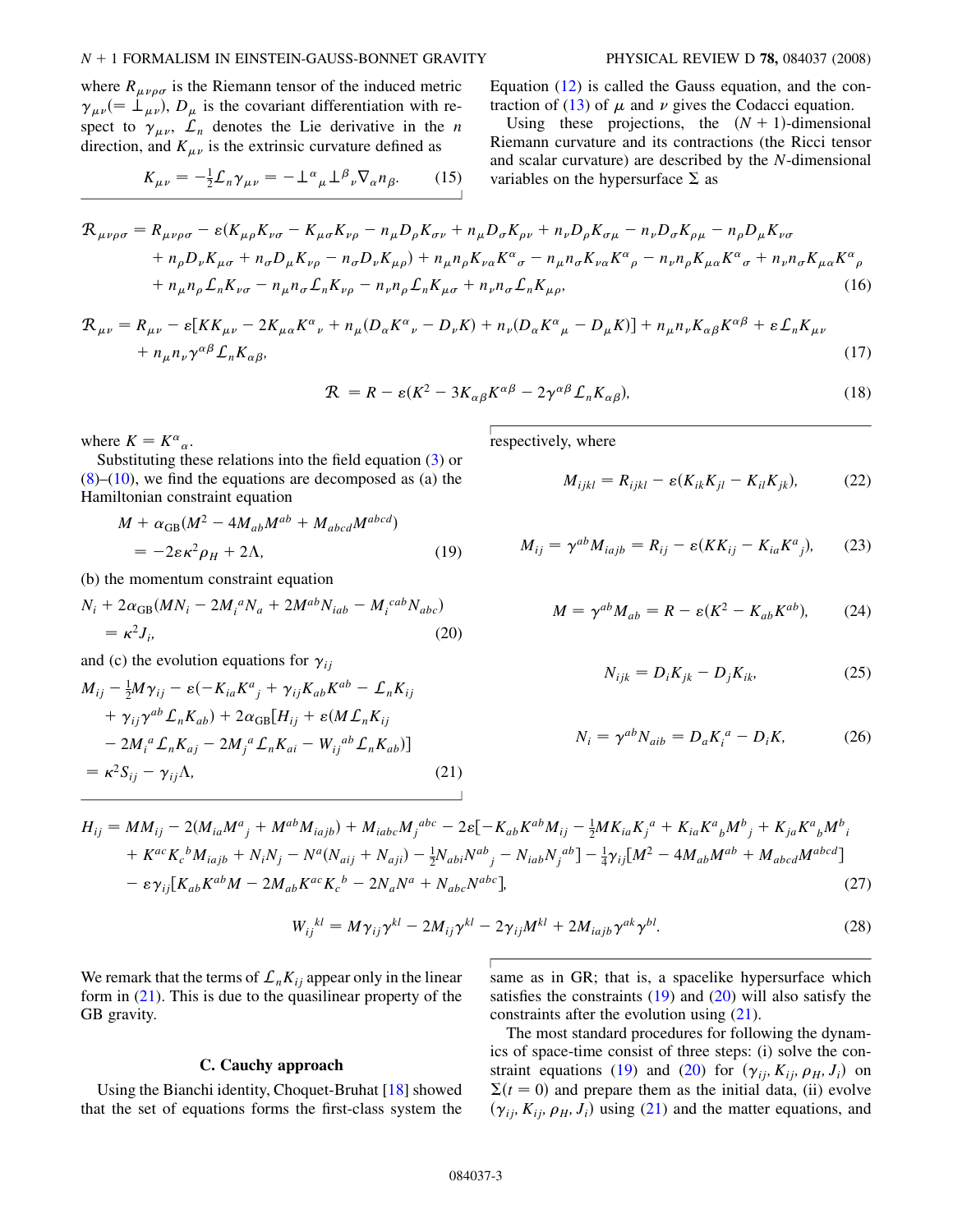(iii) monitor the accuracy of the evolutions by checking constraint equations on the evolved  $\Sigma(t)$ .<br>In the case of seeking the "dynamics"

In the case of seeking the ''dynamics'' along a spacelike direction  $\chi$  such as a study of the bulk structure in the brane-world model, the above strategy can be switched to the evolution in  $\chi$  coordinates instead of t (using the set of equations of  $\varepsilon = +1$ ). The initial data, in this case, is a timelike hypersurface which should satisfy the constraints. Such initial data can be obtained either by solving the dynamics of the ''brane'' part or by taking double Wick rotation after the above step (i), depending on the models and motivations.

In the following sections, we describe a way of solving constraints (Sec. III) and a way of solving evolution equations (Sec. IV).

# III. CONFORMAL APPROACH TO SOLVE THE **CONSTRAINTS**

## A. ''Conformal approach''

In order to prepare the initial data for dynamical evolution, we have to solve two constraints: [\(19\)](#page-2-1) and [\(20\)](#page-2-2). The standard approach is to apply a conformal transformation on the initial hypersurface [24]. The idea is to introduce a conformal factor  $\psi$  between the initial trial metric  $\hat{\gamma}_{ij}$  and the solution  $\gamma_{ij}$ , as

$$
\gamma_{ij} = \psi^{2m} \hat{\gamma}_{ij}, \qquad \gamma^{ij} = \psi^{-2m} \hat{\gamma}^{ij}, \qquad (29)
$$

where *m* is a constant, and solve for  $\psi$  so the solution satisfies the constraints.

For N-dimensional space-time, the Ricci scalar is transformed as

$$
R = \psi^{-2m} \{ \hat{R} - 2(N-1)m\psi^{-1} (\hat{D}^a \hat{D}_a \psi) + (N-1)[2 - (N-2)m]m\psi^{-2} (\hat{D} \psi)^2 \},
$$
 (30)

$$
R_{ij} = \hat{R}_{ij} - m\hat{\gamma}_{ij}\psi^{-1}\hat{D}_a\hat{D}^a\psi - (N-2)m\psi^{-1}\hat{D}_i\hat{D}_j\psi + (N-2)m(m+1)\psi^{-2}\hat{D}_i\psi\hat{D}_j\psi - m[(N-2)m-1]\psi^{-2}(\hat{D}\psi)^2\hat{\gamma}_{ij},
$$
(31)

$$
R_{ijkl} = \psi^{2m} \{ \hat{R}_{ijkl} + m\psi^{-1} \hat{\gamma}_{il} [\hat{D}_j \hat{D}_k \psi - (m+1)\psi^{-1} \hat{D}_j \psi \hat{D}_k \psi] - m\psi^{-1} \hat{\gamma}_{ik} [\hat{D}_j \hat{D}_l \psi - (m+1)\psi^{-1} \hat{D}_j \psi \hat{D}_l \psi] + m\psi^{-1} \hat{\gamma}_{jk} [\hat{D}_i \hat{D}_l \psi - (m+1)\psi^{-1} \hat{D}_i \psi \hat{D}_l \psi] - m\psi^{-1} \hat{\gamma}_{jl} [\hat{D}_i \hat{D}_k \psi - (m+1)\psi^{-1} \hat{D}_i \psi \hat{D}_k \psi] + m^2 \psi^{-2} (\hat{D} \psi)^2 (\hat{\gamma}_{il} \hat{\gamma}_{jk} - \hat{\gamma}_{ik} \hat{\gamma}_{jl}) \}
$$
 (32)

Regarding the extrinsic curvature, we decompose  $K_{ii}$ into its trace part  $K = \gamma^{ij}K_{ij}$  and the traceless part  $A_{ij}$  =  $K_{ij}$  –  $\frac{1}{N} \gamma_{ij} K$  and assume the conformal transformation  $\frac{1}{251}$  as  $[25]$  as

$$
A_{ij} = \psi^{\ell} \hat{A}_{ij}, \qquad A^{ij} = \psi^{\ell - 4m} \hat{A}^{ij}, \tag{33}
$$

$$
K = \psi^{\tau} \hat{K},\tag{34}
$$

where  $\ell$  and  $\tau$  are constants. For the matter terms, we also assume the relations  $\rho = \psi^{-p} \hat{\rho}$  and  $J^i = \psi^{-q} \hat{J}^i$ , where p<br>and *a* are constants, while we regard the cosmological and  $q$  are constants, while we regard the cosmological constant as common to both flames,  $\Lambda = \Lambda$ .

Up to here, the powers of conformal transformation  $\ell$ ,  $m, \tau, p$ , and q are not yet specified. Note that, in the standard three-dimensional initial-data construction cases, the combination of  $m = 2$ ,  $\ell = -2$ ,  $\tau = 0$ ,  $p = 5$ , and  $q = 10$  is preferred since this simplifies the equations. We also remark that if we choose  $\tau = \ell - 2m$ , then the extrinsic curvature can be transformed as  $K_{ii} = \psi^{\ell} \hat{K}_{ii}$  and  $K^{ij} = \psi^{\ell-4m} \hat{K}^{ij}.$ 

## B. Hamiltonian constraint

Using these equations, the Hamiltonian constraint equation ([19](#page-2-1)) turns to be

<span id="page-3-0"></span>
$$
2(N-1)m\hat{D}_a\hat{D}^a\psi - (N-1)[2 - (N-2)m]m(\hat{D}\psi)^2\psi^{-1}
$$
  
=  $\hat{R}\psi - \frac{N-1}{N}\epsilon\psi^{2m+2\tau+1}\hat{K}^2 + \epsilon\psi^{-2m+2\ell+1}\hat{A}_{ab}\hat{A}^{ab}$   
+  $2\epsilon\kappa^2\hat{\rho}\psi^{-p} - 2\hat{\Lambda} + \alpha_{GB}\hat{\Theta}\psi^{2m+1}$ . (35)

We will show the explicit form of the GB part  $\hat{\Theta} = M^2$  –  $4M_{ab}M^{ab} + M_{abcd}M^{abcd}$  in Appendix A. At this moment, we observe that  $(35)$  $(35)$  $(35)$  can be simplified in the following two ways.

<span id="page-3-1"></span>(A) If we specify  $\tau = \ell - 2m$  and  $m = 2/(N - 2)$ , then  $(35)$  $(35)$  $(35)$  becomes

$$
\frac{4(N-1)}{N-2}\hat{D}_a\hat{D}^a\psi = \hat{R}\psi - \varepsilon\psi^{2\ell+1-4/(N-2)}\times(\hat{K}^2 - \hat{K}_{ab}\hat{K}^{ab})+ 2\varepsilon\kappa^2\hat{\rho}\psi^{-p} - 2\hat{\Lambda}+ \alpha_{GB}\hat{\Theta}\psi^{1+4/(N-2)}.
$$
 (36)

In the case of the Einstein gravity ( $\alpha_{GB} = 0$ ) with  $\Lambda = 0$  the combination  $\ell = 2/(N-2)$  and  $n =$  $\Lambda = 0$ , the combination  $\ell = 2/(N - 2)$  and  $p = \ell$  $-1$  makes the right-hand side of [\(36\)](#page-3-1) linear. If we choose  $\ell = -2$ , which will make the momentum constraint simpler as we see later,  $(36)$  also remains as a simple equation.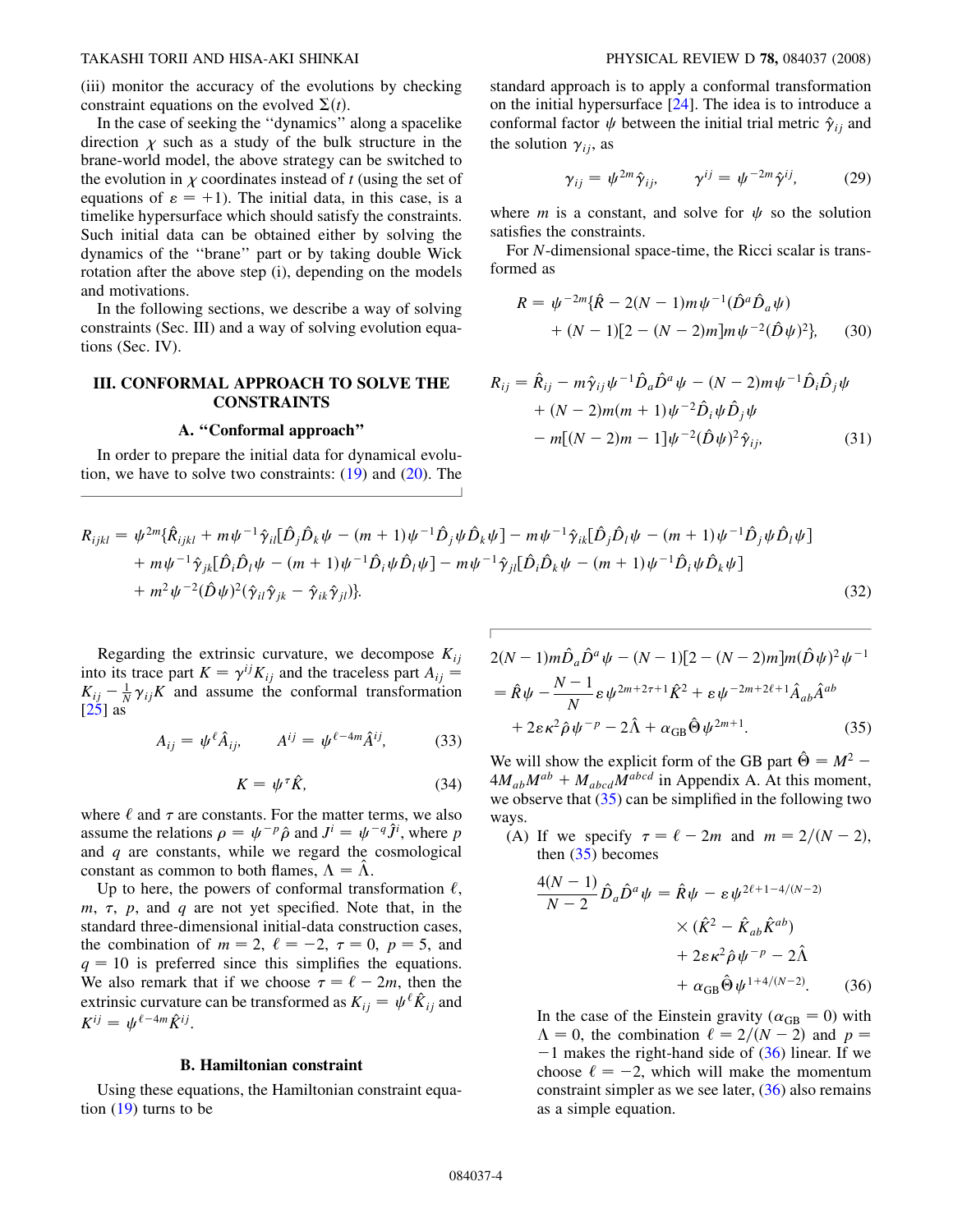## $N + 1$  FORMALISM IN EINSTEIN-GAUSS-BONNET GRAVITY PHYSICAL REVIEW D 78, 084037 (2008)

<span id="page-4-3"></span>(B) If we specify  $\tau = 0$  and  $m = 2/(N - 2)$ , then [\(35\)](#page-3-0) becomes

$$
\frac{4(N-1)}{N-2} \hat{D}_a \hat{D}^a \psi = \hat{R} \psi - \varepsilon \frac{N-1}{N} \psi^{1+4/(N-2)} \hat{K}^2 \n+ \varepsilon \psi^{2\ell+1-4/(N-2)} \hat{A}_{ab} \hat{A}^{ab} \n+ 2\varepsilon \kappa^2 \hat{\rho} \psi^{-p} - 2\hat{\Lambda} \n+ \alpha_{GB} \hat{\Theta} \psi^{1+4/(N-2)}.
$$
\n(37)

# C. Momentum constraint

In order to express the momentum constraint equation in a tractable form, additionally to the variables in Sec. III A, we introduce the transverse traceless part and the longitudinal part of  $\hat{A}^{ij}$  as

$$
\hat{D}_j \hat{A}_{TT}^{ij} = 0,\t(38)
$$

$$
\hat{A}_L^{ij} = \hat{A}^{ij} - \hat{A}_{TT}^{ij},\tag{39}
$$

respectively. Since the conformal transformation of the divergence  $D_j A_i^j$  becomes

$$
D_j A_i^j = \psi^{\ell - 2m} {\{\hat{D}_j \hat{A}_i^j + \psi^{-1} [\ell + m(N - 2)] \hat{A}_i^j \hat{D}_j \psi \}},
$$
\n(40)

<span id="page-4-0"></span>the momentum constraint  $(20)$  $(20)$  can be written as

$$
\psi^{\ell-2m} \hat{D}_a \hat{A}_{iL}^{\ \ a} + [\ell + (N-2)m] \psi^{\ell-2m-1} \hat{A}_{iL}^{\ \ a} \hat{D}_a \psi -\frac{N-1}{N} \hat{D}_i (\psi^\tau \hat{K}) + 2\alpha_{GB} \hat{\Xi}_i = \kappa^2 \psi^{2m-q} \hat{J}_i.
$$
 (41)

We will show the explicit form of the GB part  $\hat{\Xi}_i$  in Appendix B; meanwhile, we proceed with the standard procedure, that is, introducing a vector potential  $W<sup>i</sup>$  for  $\hat{A}^{ij}_L$  as

$$
\hat{A}_L^{ij} = \hat{D}^i W^j + \hat{D}^j W^i - \frac{2}{N} \hat{\gamma}^{ij} \hat{D}_k W^k.
$$
 (42)

Since the divergence of  $\hat{A}^{ij}_L$  becomes

$$
\hat{D}_j \hat{A}_L^{ij} = \hat{D}_a \hat{D}^a W^i + \frac{N-2}{N} \hat{D}^i \hat{D}_k W^k + \hat{R}^i{}_k W^k, \quad (43)
$$

<span id="page-4-1"></span>the momentum constraint  $(41)$  $(41)$  becomes

$$
\hat{D}_a \hat{D}^a W_i + \frac{N-2}{N} \hat{D}_i \hat{D}_k W^k + \hat{R}_{ik} W^k \n+ \psi^{-1} [\ell + (N-2)m] \n\times (\hat{D}^a W^b + \hat{D}^b W^a - \frac{2}{N} \hat{\gamma}^{ab} \hat{D}_k W^k) \hat{\gamma}_{bi} \hat{D}_a \psi \n- \psi^{2m-\ell} \frac{N-1}{N} \hat{D}_i (\psi^{\tau} \hat{K}) + \psi^{2m-\ell} 2 \alpha_{GB} \hat{\Xi}_i \n= \kappa^2 \psi^{4m-\ell-q} \hat{j}_i.
$$
\n(44)

Similarly to the case of the Hamiltonian constraint equation, we consider the following two cases.

<span id="page-4-2"></span>(A) If we specify  $\tau = \ell - 2m$  and  $m = 2/(N - 2)$ , then  $(44)$  $(44)$  $(44)$  becomes

$$
\hat{D}_a \hat{D}^a W_i + \frac{N-2}{N} \hat{D}_i \hat{D}_k W^k + \hat{R}_{ik} W^k \n+ \psi^{-1} (\ell+2) \left( \hat{D}^a W^b + \hat{D}^b W^a - \frac{2}{N} \hat{\gamma}^{ab} \hat{D}_k W^k \right) \n\times \hat{\gamma}_{bi} \hat{D}_a \psi - \frac{N-1}{N} \left[ \left( \ell - \frac{4}{N-2} \right) \n\times (\hat{D}_i \psi) \hat{K} + \hat{D}_i \hat{K} \right] + \psi^{-\ell+4/(N-2)} 2 \alpha_{GB} \hat{\Xi}_i \n= \kappa^2 \psi^{8/(N-2)-\ell-q} \hat{J}_i.
$$
\n(45)

In the case of the Einstein gravity ( $\alpha_{GB} = 0$ ), the choice of  $\ell = -2$  cancels the mixing term between choice of  $\ell = -2$  cancels the mixing term between  $\psi$  and  $W^i$ . Further, when  $\alpha_{GB} = 0$ , we have a chance to make two constraint equations (36) and chance to make two constraint equations,  $(36)$  $(36)$  $(36)$  and ([45](#page-4-2)), decouple by assuming  $\hat{K} = 0$  and  $q =$  $8/(N-2) + 2$ . However, when  $\alpha_{\text{GB}} \neq 0$ , this decoupling feature is no longer available, since the coupling feature is no longer available, since the term  $\Xi_i$  includes  $\psi$ -related terms as we see in Eq. ([B7](#page-10-0)) in Appendix B.

<span id="page-4-4"></span>(B) If we specify  $\tau = 0$  and  $m = 2/(N - 2)$ , then [\(44\)](#page-4-1) becomes

$$
\hat{D}_a \hat{D}^a W_i + \frac{N-2}{N} \hat{D}_i \hat{D}_k W^k + \hat{R}_{ik} W^k + \psi^{-1} (\ell + 2)
$$
\n
$$
\times \left[ \hat{D}^a W^b + \hat{D}^b W^a - \frac{2}{N} \hat{\gamma}^{ab} \hat{D}_k W^k \right] \hat{\gamma}_{bi} \hat{D}_a \psi
$$
\n
$$
- \psi^{4/(N-2)-\ell} \frac{N-1}{N} \hat{D}_i \hat{K} + \psi^{4/(N-2)-\ell} 2 \alpha_{GB} \hat{\Xi}_i
$$
\n
$$
= \kappa^2 \psi^{8/(N-2)-\ell-q} \hat{J}_i.
$$
\n(46)

For the Einstein gravity ( $\alpha_{GB} = 0$ ), the choice of  $\ell = -2$  again cancels the mixing term between  $\mu$  $\ell = -2$  again cancels the mixing term between  $\psi$ and  $W<sup>i</sup>$ . The decoupling feature between [\(37\)](#page-4-3) and [\(46\)](#page-4-4) is available when  $\alpha_{GB} = 0$ ,  $\hat{K} = \text{const}$ , and  $a = 8/(N - 2) + 2$ . However, when  $\alpha_{GB} \neq 0$  $q = 8/(N - 2) + 2$ . However, when  $\alpha_{GB} \neq 0$ ,<br>this decoupling feature is no longer available since this decoupling feature is no longer available, since the term  $\hat{\Xi}_i$  includes  $\psi$ -related terms as we see in Eq. [\(B13\)](#page-11-0) in Appendix B.

# D. Procedures

For the readers' convenience, we summarize the above procedure briefly. The initial data  $(\gamma_{ij}, K_{ij}, \rho, J^i)$  can be constructed by solving the Hamiltonian constraint (10) and constructed by solving the Hamiltonian constraint ([19](#page-2-1)) and the momentum constraint equations  $(20)$ . This can be done by the following steps.

- (1) Give the initial assumption (trial values) for  $\hat{\gamma}_{ii}$ , K,  $\hat{A}^{TT}_{ij}$ , and  $\hat{\rho}$ ,  $\hat{J}$ .
- (2) Solve ([35](#page-3-0)) and ([44](#page-4-1)) for  $\psi$  and W<sup>i</sup> by fixing the exponents  $\ell$ ,  $m$ ,  $\tau$ ,  $p$ , and  $q$ .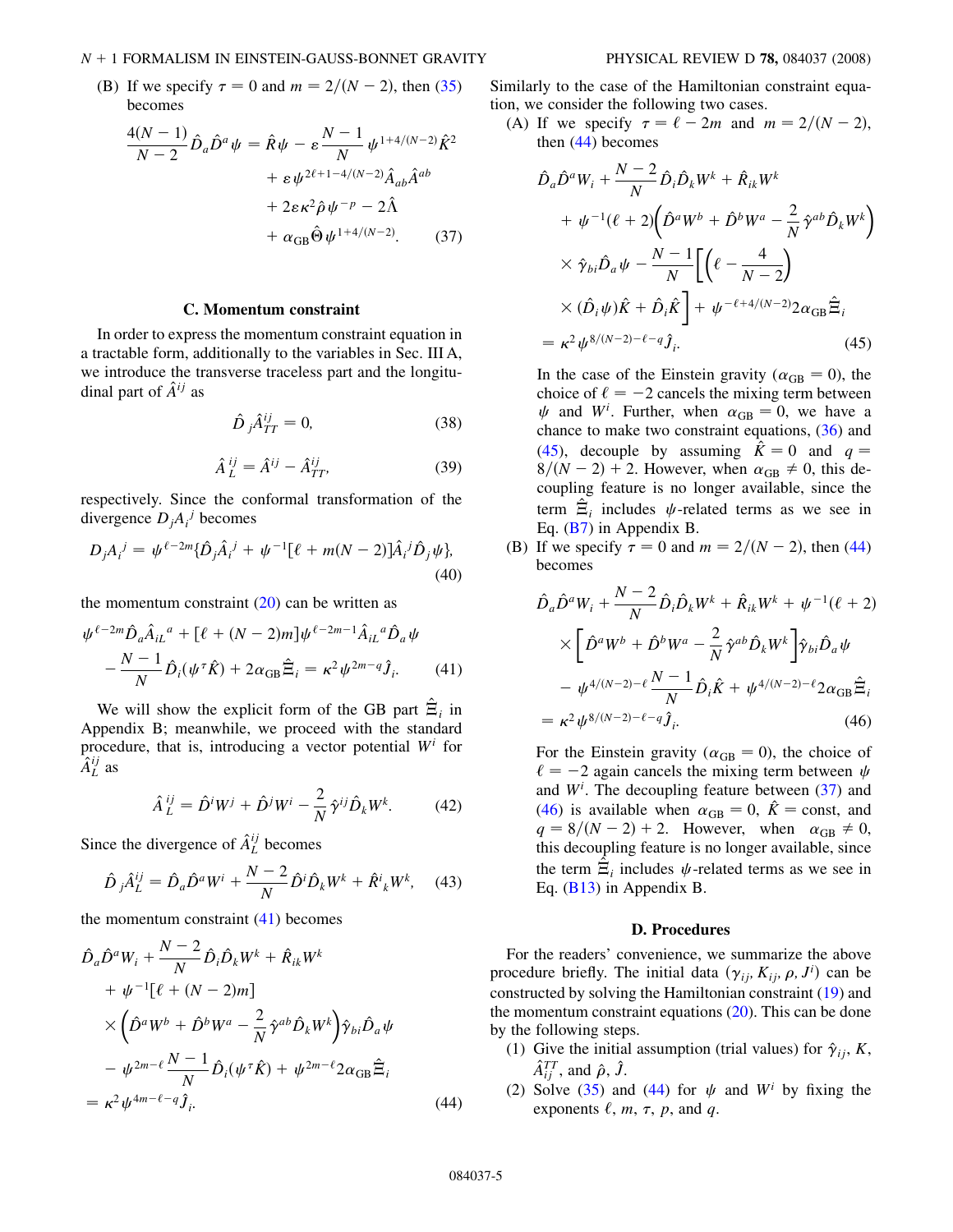(3) By the following inverse conformal transformations:

$$
\gamma_{ij} = \psi^{2m} \hat{\gamma}_{ij}, \qquad (47)
$$

$$
K_{ij} = \psi^{\ell} \bigg[ \hat{A}_{ij}^{TT} + \hat{D}_i W_j + \hat{D}_j W_i - \frac{2}{N} \hat{\gamma}_{ij} \hat{D}_k W^k \bigg] + \frac{1}{N} \psi^{2m + \tau} \hat{\gamma}_{ij} \hat{K},
$$
\n(48)

$$
\rho = \psi^{-p}\hat{\rho},\tag{49}
$$

$$
J^i = \psi^{-q} \hat{J}^i, \tag{50}
$$

we obtain the solutions  $\gamma_{ij}$ ,  $K_{ij}$ ,  $\rho$ , and  $J^i$ , which satisfy the constraints.

## E. Momentarily static case

The easiest construction of the initial data may be under the assumption of the momentarily static (or timesymmetric) situation  $K_{ij} = J_i = 0$ . In such a case, the momentum constraint becomes trivial, and the momentum constraint becomes trivial, Hamiltonian constraint  $(35)$  can be reduced as

<span id="page-5-0"></span>
$$
2(N-1)m\hat{D}_a\hat{D}^a\psi - (N-1)[2 - (N-2)m]m(\hat{D}\psi)^2\psi^{-1}
$$
  
=  $\hat{R}\psi + 2\varepsilon\kappa^2\hat{\rho}\psi^{-p} - 2\hat{\Lambda} + \alpha_{GB}\hat{\Theta}\psi^{2m+1}$ , (51)

where

$$
\hat{\Theta} = (N-3)m\psi^{-4m}\{4(N-2)m\psi^{-2}[(\hat{D}_a\hat{D}^a\psi)^2 - (\hat{D}_a\hat{D}_b\psi)(\hat{D}^a\hat{D}^b\psi)] - 4\psi^{-1}[\hat{R} - (N-2) \times [(N-3)m - 2]m\psi^{-2}(\hat{D}\psi)^2]\hat{D}_a\hat{D}^a\psi \n+ 8\psi^{-1}[\hat{R}^{ab} + (N-2)m(m+1)\psi^{-2}\hat{D}^a\psi\hat{D}^b\psi] \times \hat{D}_a\hat{D}_b\psi + (N-1)_2m^2[(N-4)m - 4]\psi^{-4}(\hat{D}\psi)^4 \n- 2\psi^{-2}[(N-4)m - 2](\hat{D}\psi)^2\hat{R} \n- 8(m+1)\psi^{-2}\hat{R}^{ab}\hat{D}_a\psi\hat{D}_b\psi\} + \psi^{-4m}\hat{R}_{GB}, \quad (52)
$$

where

$$
(D - n)m = \frac{(D - n)!}{(D - m - 1)!}
$$
  
= (D - n)(D - n - 1)...(D - m), (53)

and  $\hat{R}_{GB} = \hat{R}^2 - 4\hat{R}_{ab}\hat{R}^{ab} + \hat{R}_{abcd}\hat{R}^{abcd}$ .<br>When  $N = 3$ ,  $\hat{\Theta}$  simply becomes  $\hat{\Theta}$ 

When  $N = 3$ ,  $\hat{\Theta}$  simply becomes  $\hat{\Theta} = \psi^{-4m} \hat{R}_{GB}$  so that <br>U will be reduced as [\(51\)](#page-5-0) will be reduced as

$$
8\hat{D}_a\hat{D}^a\psi = \hat{R}\psi + 2\varepsilon\kappa^2\hat{\rho}\psi^{-p} - 2\hat{\Lambda} + \alpha_{\text{GB}}\hat{R}_{\text{GB}}\psi^{-3},
$$
\n(54)

for the choice of  $m = 2$ .

However, in general  $N$ , it is hard to find an appropriate  $m$ which simplifies the equation, even if  $\hat{\gamma}_{ij}$  is taken to be the flat space-time that reduces  $\hat{\Theta}$  as

<span id="page-5-1"></span>
$$
\hat{\Theta} = (N-3)m^2 \psi^{-4m-2} \{ 4(N-2) [(\hat{D}_a \hat{D}^a \psi)^2
$$
  
–  $(\hat{D}_a \hat{D}_b \psi) (\hat{D}^a \hat{D}^b \psi)] + 4(N-2)$   
×  $[(N-3)m - 2] \psi^{-1} (\hat{D} \psi)^2 \hat{D}_a \hat{D}^a \psi + 8(N-2)$   
×  $(m+1) \psi^{-1} (\hat{D}^a \psi) (\hat{D}^b \psi) \hat{D}_a \hat{D}_b \psi + (N-1)_2 m$   
×  $[(N-4)m - 4] \psi^{-2} (\hat{D} \psi)^4 \}$ . (55)

Roughly speaking, Eq. [\(55\)](#page-5-1) is a quadratic equation with respect to the second-order derivative of  $\psi$ , which means that there are two roots in general when a set of trial values  $\hat{\gamma}_{ij}$  and  $\hat{\rho}$  on the hypersurface is given. The meaning of the existence of two solutions is more clearly understood by assuming  $p = 0$  and  $q = 0$  in the conformal transformation of the matter field. In this case, two different  $\gamma_{ii}$ 's are obtained through the different conformal transformations even for the same matter field distributions.

The nonuniqueness of the solution is due to the higher curvature combination of the GB terms. The existence of two solutions can also be seen for the black hole solutions in the Einstein-GB theory  $[14,16]$ . In the black hole case, the gravitational equations reduce to a quadratic equation under the suitable choice of a metric function. The two roots of the equation correspond to the different black hole solutions. In the  $\alpha_{GB} \rightarrow 0$  limit, one of the black hole<br>solutions approaches to the solutions in GR, while the solutions approaches to the solutions in GR, while the metric component of the other solution diverges and there is no counterpart in GR. Hence the former is classified into the GR branch and the latter into the GB branch. In some mass parameter regions of the black hole, the metric components of these branches coincide at the certain radius. It is a multiple root of the field equation. Solving the field equations beyond this radius, we find that the metric becomes imaginary, and this region is physically irrelevant. The space-time becomes singular at this radius, and it is called a branch singularity, which is a new ingredient of GB gravity.

When we solve the Hamiltonian constraint equation ([55\)](#page-5-1), a similar situation may occur. The conformal factor  $\psi$ becomes imaginary, and the solution  $\gamma_{ii}$  is also imaginary in some regions on the hypersurface. The boundary of this region corresponds to the singularity. The situation is the same also in the non-time-symmetric case.

#### IV. DYNAMICAL EQUATIONS

## A. Dynamical equations in general relativity

Equations in GR are obtained by putting  $\alpha_{GB} = 0$ . The obtained  $\alpha_{GB} = 0$ . evolution equations of  $(N + 1)$ -dimensional ADM formulation are presented in Ref. [26], but here we generalize them to the set of equations for both spacelike and timelike foliations.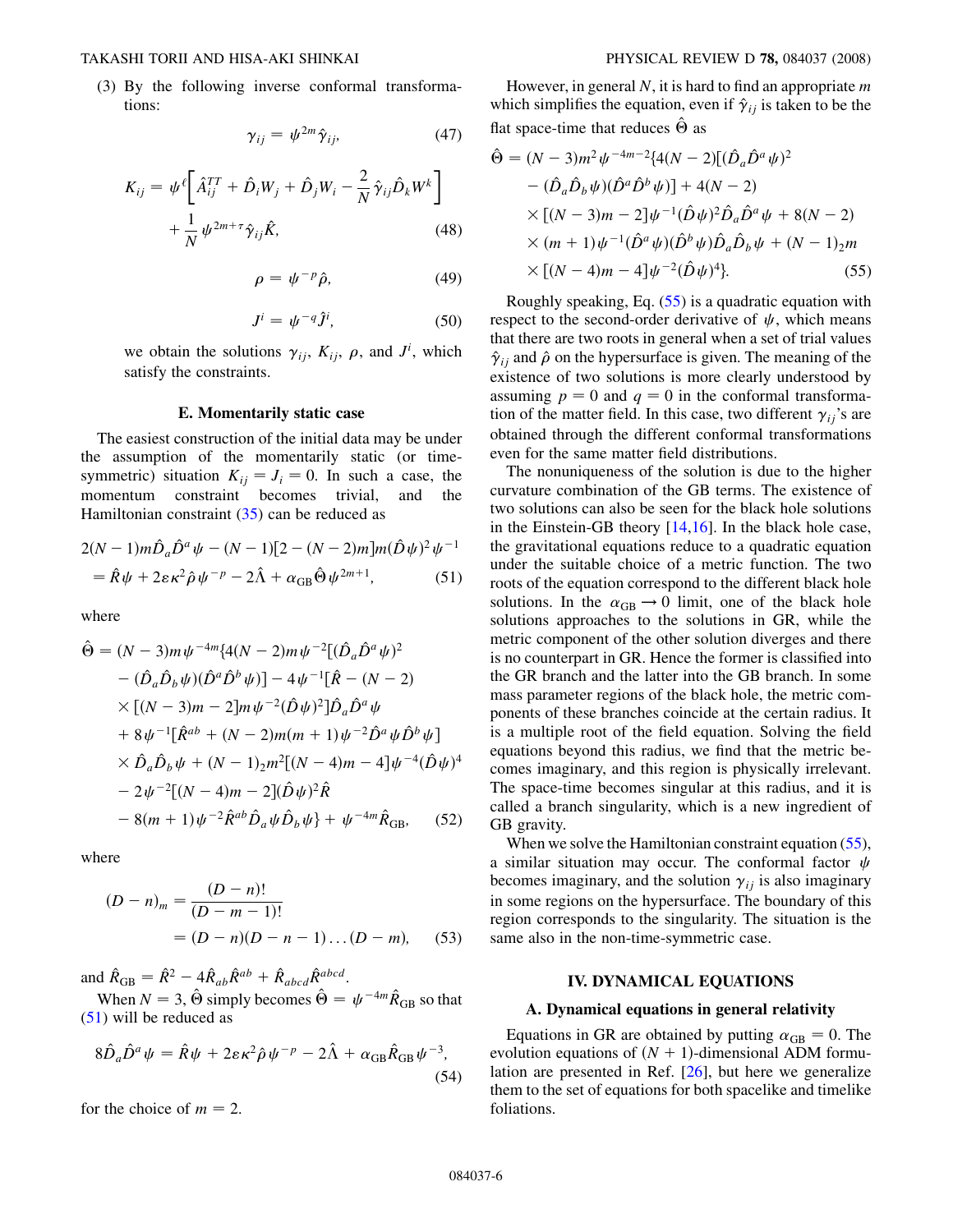### $N + 1$  FORMALISM IN EINSTEIN-GAUSS-BONNET GRAVITY PHYSICAL REVIEW D 78, 084037 (2008)

<span id="page-6-1"></span>First, we rewrite the dynamical equations ([21\)](#page-2-0) by introducing the metric components as

$$
ds^{2} = \varepsilon \alpha^{2} (dx^{0})^{2} + \gamma_{ij} (dx^{i} + \beta^{i} dx^{0}) (dx^{j} + \beta^{j} dx^{0})
$$
  
=  $(\varepsilon \alpha^{2} + \beta_{a} \beta^{a}) (dx^{0})^{2} + 2\beta_{i} dx^{i} dx^{0} + \gamma_{ij} dx^{i} dx^{j},$  (56)

where  $\alpha$  and  $\beta^i$  are the lapse and shift functions, respectively. The components of the normal vector, then, are

$$
n_{\mu} = (\varepsilon \alpha, 0, \dots, 0), \qquad n^{\mu} = \frac{1}{\alpha} (1, -\beta^{i}). \tag{57}
$$

In the matrix from, the  $(N + 1)$  and N metrics are expressed as

$$
g_{\mu\nu} = \begin{pmatrix} \varepsilon \alpha^2 + \beta_a \beta^a & \beta_j \\ \beta_i & \gamma_{ij} \end{pmatrix}, \tag{58}
$$

$$
g^{\mu\nu} = \frac{\varepsilon}{\alpha^2} \left( \frac{1}{-\beta^j} \frac{-\beta^i}{\varepsilon \alpha^2 \gamma^{ij} + \beta^i \beta^j} \right), \tag{59}
$$

and

$$
\gamma_{\mu\nu} = \begin{pmatrix} \beta_a \beta^a & \beta_j \\ \beta_i & \gamma_{ij} \end{pmatrix}, \qquad \gamma^{\mu\nu} = \begin{pmatrix} 0 & 0 \\ 0 & \gamma^{ij} \end{pmatrix}. \tag{60}
$$

<span id="page-6-0"></span>The trace of Eq.  $(21)$  $(21)$  $(21)$  minus half of Eq.  $(19)$  gives

$$
\gamma^{ab} \mathcal{L}_n K_{ab} = -\frac{\varepsilon}{2} M - K_{ab} K^{ab} - \frac{\varepsilon \kappa^2}{N - 1} \mathcal{T} + \varepsilon \Lambda. \tag{61}
$$

<span id="page-6-2"></span>This is equivalent to the trace of Einstein equation [\(3](#page-1-1)) with the projection  $(14)$ . Substituting Eq.  $(61)$  into Eq.  $(21)$  $(21)$  $(21)$ , we find

$$
\mathcal{L}_n K_{ij} = -\varepsilon M_{ij} - K_{ia} K^a{}_j + \varepsilon \kappa^2 \bigg( S_{ij} - \frac{1}{N-1} \mathcal{T} \gamma_{ij} \bigg) + \frac{2\varepsilon}{N-1} \gamma_{ij} \Lambda.
$$
\n(62)

The extrinsic curvature and its Lie derivative are expressed as

$$
K_{ij} = \frac{1}{2\alpha}(-\partial_0 \gamma_{ij} + D_j \beta_i + D_i \beta_j),\tag{63}
$$

$$
\mathcal{L}_n K_{ij} = \frac{1}{\alpha} (\partial_0 K_{ij} + D_i D_j \alpha - \beta^a D_a K_{ij} - K_{aj} D_i \beta^a
$$
  
-  $K_{ai} D_j \beta^a$ , (64)

respectively.

With the metric components  $(56)$  $(56)$  $(56)$ , Eqs.  $(62)$  and  $(63)$  are

$$
\partial_0 \gamma_{ij} = -2\alpha K_{ij} + D_j \beta_i + D_i \beta_j, \tag{65}
$$

$$
\partial_0 K_{ij} = -\alpha \varepsilon M_{ij} - \alpha K_{ia} K^a{}_j - D_i D_j \alpha + \beta^a (D_a K_{ij})
$$
  
+ 
$$
(D_j \beta^a) K_{ia} + (D_i \beta^a) K_{aj}
$$
  
- 
$$
\alpha \varepsilon \kappa^2 \left( S_{ij} - \frac{1}{N-1} \mathcal{T} \gamma_{ij} \right) + \frac{2 \alpha \varepsilon}{N-1} \gamma_{ij} \Lambda. \quad (66)
$$

If we have matter, we need to evolve them together with metric. The dynamical equations for matter terms can be derived from the conservation equation  $\nabla^{\mu} \mathcal{T}_{\mu\nu} = 0$ .

## B. Dynamical equations in Gauss-Bonnet gravity

<span id="page-6-3"></span>With the Gauss-Bonnet terms, the evolution equa-tion ([21](#page-2-0)) cannot be expressed explicitly for each  $\mathcal{L}_n K_{ij}$ . That is,  $(21)$  is rewritten as

$$
(1 + 2\alpha_{GB}M)\mathcal{L}_nK_{ij} - (\gamma_{ij}\gamma^{ab} + 2\alpha_{GB}W_{ij}^{ab})\mathcal{L}_nK_{ab}
$$
  
\n
$$
- 8\alpha_{GB}M_{(i}{}^a\mathcal{L}_nK_{|a|j)}
$$
  
\n
$$
= -\varepsilon(M_{ij} - \frac{1}{2}M\gamma_{ij}) - K_{ia}K^a{}_j + \gamma_{ij}K_{ab}K^{ab}
$$
  
\n
$$
+ \varepsilon\kappa^2S_{ij} - \varepsilon\gamma_{ij}\Lambda - 2\varepsilon\alpha_{GB}H_{ij},
$$
\n(67)

<span id="page-6-4"></span>and the second and third terms on the right-hand side include the linearly coupled terms between  $\mathcal{L}_n K_{ij}$ . Therefore, in an actual simulation, we have to extract each evolution equation of  $K_{ii}$  using a matrix form of Eq.  $(67)$  $(67)$  $(67)$  such as

$$
\mathbf{k} = A\mathbf{k} + \mathbf{b},\tag{68}
$$

where  $\mathbf{k} = (\mathcal{L}_n K_{11}, \mathcal{L}_n K_{12}, \dots, \mathcal{L}_n K_{NN})^T$  and A and b are<br>the appropriate matrix and vector respectively derived the appropriate matrix and vector, respectively, derived from Eq.  $(67)$ .

The procedure of inverting the matrix  $(1 - A)$  is technically available, but the invertibility of the matrix is not generally guaranteed at this moment. In the case of the standard ADM foliation in four-dimensional Einstein equations, the continuity of the time evolutions depends on the models and the choice of gauge conditions for the lapse function and shift vectors. If the combination is not appropriate, then the foliation hits the singularity which stops the evolution. The similar obstacle may exist also for the Gauss-Bonnet gravity. We expect that in the most cases Eq. ([68](#page-6-4)) is invertible for  $K_{ij}$ , but we cannot deny the pathological cases which depend on the models and gauge conditions. Such a study must be done together with actual numerical integrations in the future.

We obtain, however, a similar form of the equation by introducing the  $(N + 1)$ -dimensional Weyl curvature [27,28]. It is useful for the discussion of the brane-world cosmology although it is not written by only the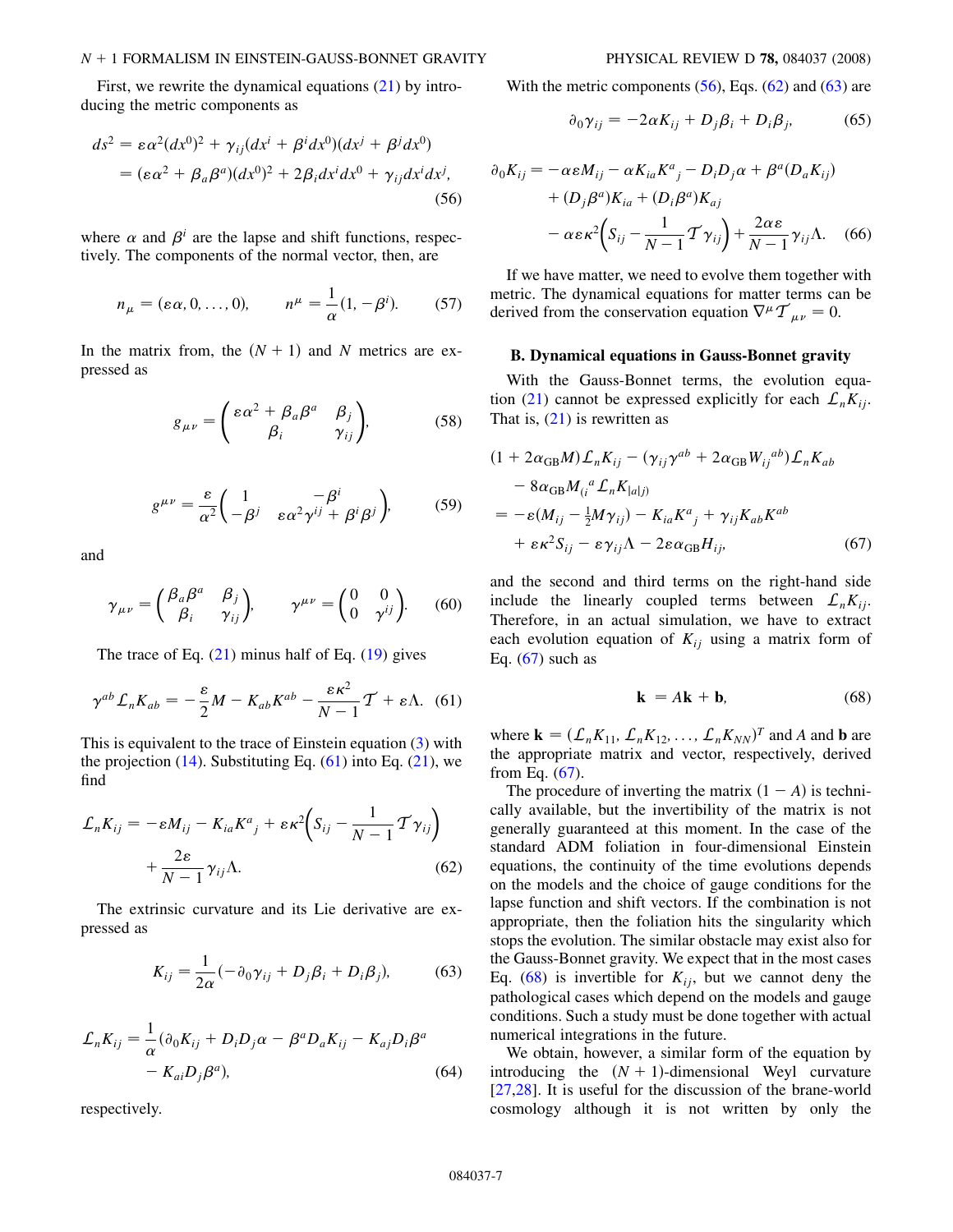N-dimensional quantities, and we cannot adopt it as the evolution equation directly. The trace of Eq. [\(21\)](#page-2-0) minus half of Eq. ([19](#page-2-1)) gives

<span id="page-7-1"></span>
$$
(N-1)\left[\frac{\varepsilon}{2}M + K_{ab}K^{ab} + h^{ab}\mathcal{L}_{n}K_{ab}\right]
$$
  
+ 2(n-3)\alpha\_{GB}\left[\frac{\varepsilon}{4}(M^{2} - 4M\_{ab}M^{ab} + M\_{abcd}M^{abcd}) + MK\_{ab}K^{ab} - 2K^{i}\_{j}K^{j}\_{k}M^{k}\_{i} - 2N\_{a}N^{a} + N\_{abc}N^{abc} + Mh^{ab}\mathcal{L}\_{n}K\_{ab} - 2M^{ab}\mathcal{L}\_{n}K\_{ab}\right] = -\varepsilon\kappa^{2}T + \varepsilon\Lambda.  
(69)

By the last term on the left-hand side of this equation, the term of the Lie derivative cannot be expressed by the other term explicitly.

Let us rewrite the dynamical equation  $(21)$  $(21)$  $(21)$  in a different form. From Eqs.  $(14)$  $(14)$  $(14)$ ,  $(17)$  $(17)$  $(17)$ , and  $(18)$  with the decomposition of the Riemann tensor as

$$
\mathcal{R}_{\mu\nu\rho\sigma} = \frac{2}{N-1} (g_{\mu[\rho} \mathcal{R}_{\sigma]\nu} - g_{\nu[\rho} \mathcal{R}_{\sigma]\mu}) - \frac{2}{N(N-1)} g_{\mu[\rho} g_{\sigma]\nu} \mathcal{R} + C_{\mu\nu\rho\sigma}, \qquad (70)
$$

where  $\mathcal{C}_{\mu\nu\rho\sigma}$  is the  $(N + 1)$ -dimensional Weyl curvature, we find

<span id="page-7-0"></span>
$$
\mathcal{L}_n K_{ij} = \varepsilon \frac{N-1}{N-2} E_{ij} + \frac{\varepsilon}{N-2} \left( M_{ij} - \frac{1}{N} M \gamma_{ij} \right)
$$

$$
- K_{ia} K^a{}_j + \frac{1}{N} \gamma_{ij} K_{ab} K^{ab} + \frac{1}{N} \gamma_{ij} \gamma^{ab} L_n K_{ab}, \tag{71}
$$

where

$$
E_{ij} := \mathcal{C}_{\mu\nu\rho\sigma} n^{\mu} n^{\rho} \gamma^{\nu}{}_{i} \gamma^{\sigma}{}_{j}. \tag{72}
$$

However, because Eq. ([71](#page-7-0)) is a trace-free equation,  $\mathcal{L}_n K_{\mu\nu}$ cannot be fixed by Eq.  $(71)$ . Inserting Eq.  $(71)$  $(71)$  into Eq. ([69](#page-7-1)), we find

<span id="page-7-2"></span>
$$
h^{ab} \mathcal{L}_n K_{ab} = -\frac{\varepsilon}{2} M - K_{ab} K^{ab} - \frac{\varepsilon}{U} (\kappa^2 T - \Lambda)
$$

$$
+ \frac{2\varepsilon (N - 3)\alpha_{GB}}{U} I, \qquad (73)
$$

where

$$
U = N - 1 + \frac{2(N - 2)(N - 3)}{N} \alpha_{GB} M, \qquad (74)
$$

$$
I = \frac{N-6}{4(N-2)}M^2 + \frac{N}{N-2}M_{ab}M^{ab} + \frac{1}{4}M_{abcd}M^{abcd}
$$

$$
- \varepsilon \bigg[N_a N^a + 4N_{abc}N^{abc} - \frac{2(N-1)}{N-2}M_{ab}E^{ab}\bigg].
$$
(75)

<span id="page-7-3"></span>From Eq.  $(71)$  with Eq.  $(73)$  $(73)$  $(73)$ , we then find

$$
\mathcal{L}_n K_{ij} = \frac{N-1}{N-2} E_{ij} + \frac{\varepsilon}{N-2} \left( M_{ij} - \frac{1}{2} M \gamma_{ij} \right) - K_{ia} K^a{}_j
$$

$$
- \frac{\varepsilon}{NU} (\kappa^2 T - \Lambda) \gamma_{ij} - \frac{2\varepsilon (N-3) \alpha_{GB}}{NU} I \gamma_{ij}.
$$
(76)

Since  $E_{ij}$  is a  $(N + 1)$ -dimensional quantity,  $\mathcal{L}_n K_{ij}$  cannot be evaluated by the valuables on N-dimensional hypersurface with this equation. This means that Eq. [\(76\)](#page-7-3) cannot be used for the full dynamics as we mentioned. For example, however, for the Friedmann brane-world model, where the constant-time slice of the timelike hypersurface is homogeneous and isotropic,  $E_{ij}$  can be written using quantities on the hypersurface. For such limited cases where the term  $E_{ii}$  can be evaluated on the hypersurface, Eq. ([76](#page-7-3)) is useful for simplifying the situation.

# V. DISCUSSION

With the aim of numerical investigations of space-time dynamics in higher-dimensional and/or higher-curvature gravity models, we presented the basic equations of the Einstein-Gauss-Bonnet gravity theory.

We show the  $(N + 1)$ -dimensional decomposition of the basic equations, in order to treat the space-time as a Cauchy problem. With the aim of investigations of bulk space-time in recent brane-world models, we also prepared the equations for both timelike and spacelike foliations. The equations can be separated into the constraints (the Hamiltonian constraint and the momentum constraint) and the evolution equations.

Two constraints should be solved for constructing the initial data. By showing the conformally transformed constraint equations, we discussed how the constraints can be simplified by tuning the powers of conformal factors. If we have Gauss-Bonnet terms, however, the equations still remain in a complicated style.

For the evolution equations, we find that  $\mathcal{L}_nK_{ij}$  components are coupled. However, this mixture is only up to the linear order due to the quasilinear property of the Gauss-Bonnet terms, so that the equations can be in a treatable form in numerics.

We are now developing our numerical code and hope to present some results elsewhere in the near future.

#### ACKNOWLEDGMENTS

H. S. was partially supported by the Special Research Fund (Project No. 4244) of the Osaka Institute of Technology, Faculty of Information Science and Technology.

Note added in proof.—Regarding the invertibility of Eq. ([68](#page-6-4)), Deruelle and Madore [29] gave an explicit example in a simple cosmological model where the equation corresponding to Eq. ([68](#page-6-4)) is not invertible.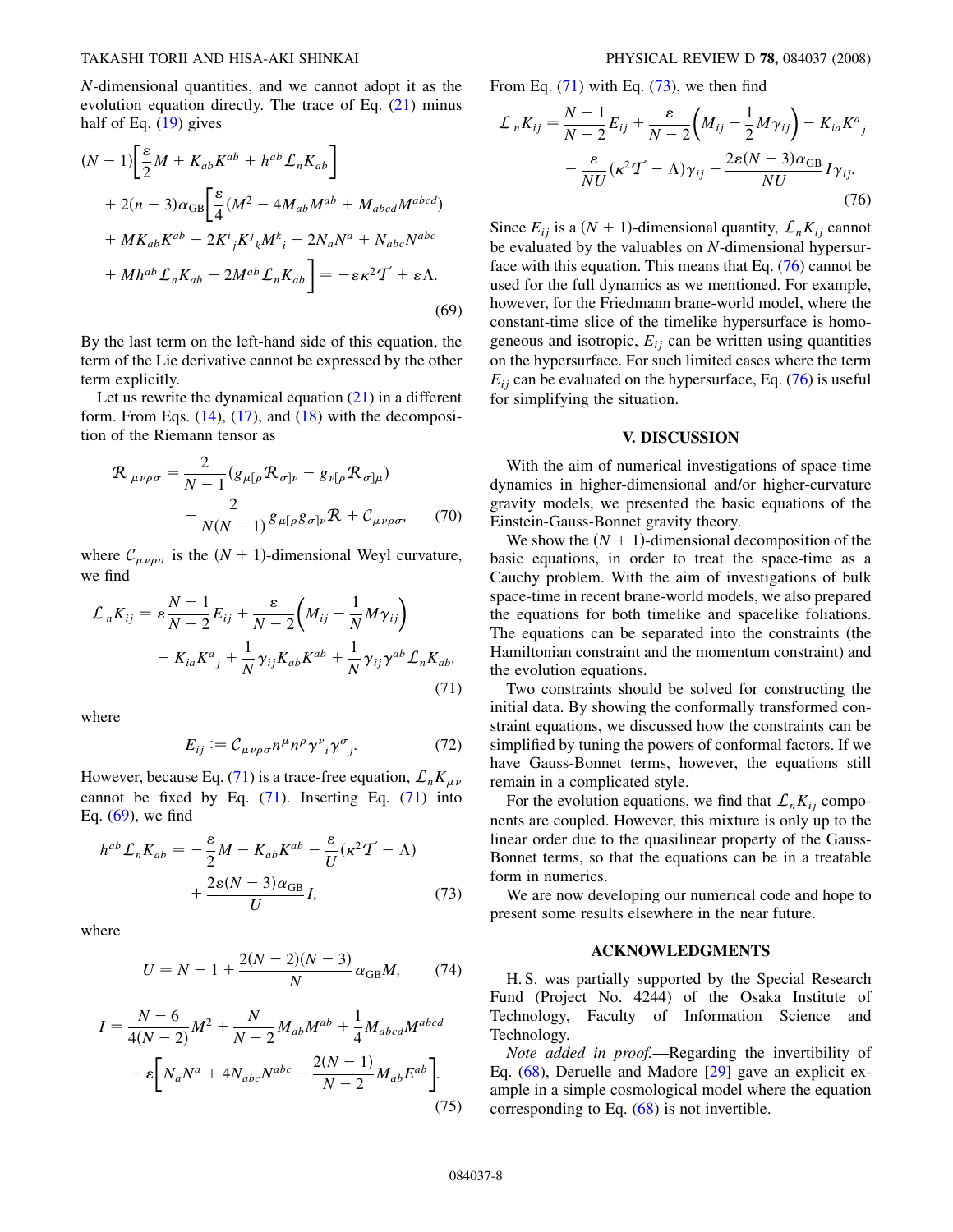# APPENDIX A: GB PART OF HAMILTONIAN CONSTRAINT EQUATION

In Eq. ([35\)](#page-3-0), the GB part of the Hamiltonian constraint equation  $\hat{\Theta} = M^2 - 4M_{ab}M^{ab} + M_{abcd}M^{abcd}$  is not written explicitly. It becomes

$$
\hat{\Theta} = (N-3)m\psi^{-4m}\{4(N-2)m\psi^{-2}[(\hat{D}_a\hat{D}^a\psi)^2 - \hat{D}_a\hat{D}_b\psi\hat{D}^a\hat{D}^b\psi]\n-4\psi^{-1}[\hat{M} - (N-2)[(N-3)m - 2]m\psi^{-2}\hat{D}_a\psi\hat{D}^a\psi]\hat{D}_a\hat{D}^a\psi\n+8\psi^{-1}[\hat{M}^{ab} + (N-2)m(m+1)\psi^{-2}\hat{D}^a\psi\hat{D}^b\psi]\hat{D}_a\hat{D}_b\psi + (N-1)_2m^2[(N-4)m - 4]\psi^{-4}(\hat{D}_a\psi\hat{D}^a\psi)^2\n-2\psi^{-2}[(N-4)m - 2]\hat{M}\hat{D}_c\psi\hat{D}^c\psi - 8(m+1)\psi^{-2}\hat{M}^{ab}\hat{D}_a\psi\hat{D}_b\psi\n+ \psi^{-4m}(\hat{Y}^2 - 4\hat{Y}_{ab}\hat{Y}^{ab} + \hat{Y}_{abcd}\hat{Y}^{abcd}), \quad (A1)
$$

where

$$
\hat{Y} = \hat{R} - \varepsilon \left[ \frac{N-1}{N} \psi^{2m+2\tau} \hat{K}^2 - \psi^{2\ell - 2m} \hat{A}_{ab} \hat{A}^{ab} \right], \text{ (A2)}
$$

$$
\hat{Y}_{ij} = \hat{R}_{ij} - \varepsilon \left[ \frac{N-1}{N^2} \psi^{2m+2\tau} \hat{\gamma}_{ij} \hat{K}^2 + \frac{N-2}{N} \psi^{\ell+\tau} \hat{K} \hat{A}_{ij} \right] - \psi^{2\ell-2m} \hat{A}_{ia} \hat{A}^a{}_j \bigg],
$$
\n(A3)

$$
\hat{Y}_{ijkl} = \hat{R}_{ijkl} - \varepsilon \left[ \frac{1}{N^2} \psi^{2m+2\tau} (\hat{\gamma}_{ik} \hat{\gamma}_{jl} - \hat{\gamma}_{il} \hat{\gamma}_{jk}) \hat{K}^2 + \frac{1}{N} \psi^{\ell+\tau} (\hat{A}_{ik} \hat{\gamma}_{jl} - \hat{A}_{il} \hat{\gamma}_{jk} + \hat{A}_{jl} \hat{\gamma}_{ik} - \hat{A}_{jk} \hat{\gamma}_{il}) + \psi^{2\ell-2m} (\hat{A}_{ik} \hat{A}_{jl} - \hat{A}_{il} \hat{A}_{jk}) \right].
$$
\n(A4)

When  $\tau = \ell - 2m$  and  $m = 2/(N - 2)$ , which corresponds to case A [Eq.  $(36)$ ],

$$
\hat{\Theta} = \frac{2(N-3)}{N-2} \psi^{-8/(N-2)} \Big\{ 8 \psi^{-2} [(\hat{D}_a \hat{D}^a \psi)^2 - \hat{D}_a \hat{D}_b \psi \hat{D}^a \hat{D}^b \psi] - 4 \psi^{-1} (\hat{M} + 2 \psi^{-2} \hat{D}_a \psi \hat{D}^a \psi) \hat{D}_a \hat{D}^a \psi \n+ 8 \psi^{-1} \Big( \hat{M}^{ab} + \frac{2N}{N-2} \psi^{-2} \hat{D}^a \psi \hat{D}^b \psi \Big) \hat{D}_a \hat{D}_b \psi - \frac{8N(N-1)}{(N-2)^2} \psi^{-4} (\hat{D}_a \psi \hat{D}^a \psi)^2 + \frac{8}{N-2} \psi^{-2} \hat{M} \hat{D}_c \psi \hat{D}^c \psi \n- \frac{8N}{N-2} \psi^{-2} \hat{M}^{ab} \hat{D}_a \psi \hat{D}_b \psi \Big\} + \psi^{-8/(N-2)} (\hat{Y}^2 - 4 \hat{Y}_{ab} \hat{Y}^{ab} + \hat{Y}_{abcd} \hat{Y}^{abcd}),
$$
\n(A5)

where

$$
\hat{Y} = \hat{R} - \varepsilon \psi^{2\ell - 4/(N-2)} (\hat{K}^2 - \hat{K}_{ab} \hat{K}^{ab}), \tag{A6}
$$

$$
\hat{\Upsilon}_{ij} = \hat{R}_{ij} - \varepsilon \psi^{2\ell - 4/(N-2)} (\hat{K}\hat{K}_{ij} - \hat{K}_{ia}\hat{K}^{a}{}_{j}), \qquad (A7)
$$

$$
\hat{\Upsilon}_{ijkl} = \hat{R}_{ijkl} - \varepsilon \psi^{2\ell - 4/(N-2)} (\hat{K}_{ik}\hat{K}_{jl} - \hat{K}_{il}\hat{K}_{jk}). \quad (A8)
$$

When  $\tau = 0$ ,  $m = 2/(N - 2)$ , which corresponds to case B [Eq.  $(37)$ ],  $\Theta$  is expressed as Eq.  $(A5)$  and

$$
\hat{Y} = \hat{R} - \varepsilon \left[ \frac{N-1}{N} \psi^{4/(N-2)} \hat{K}^2 - \psi^{2\ell - 4/(N-2)} \hat{A}_{ab} \hat{A}^{ab} \right],
$$
\n(A9)

$$
\hat{Y}_{ij} = \hat{R}_{ij} - \varepsilon \left[ \frac{N-1}{N^2} \psi^{4/(N-2)} \hat{\gamma}_{ij} \hat{K}^2 + \frac{N-2}{N} \psi^{\ell} \hat{K} \hat{A}_{ij} \right] - \psi^{2\ell - 4/(N-2)} \hat{A}_{ia} \hat{A}^a{}_j \bigg],
$$
\n(A10)

$$
\hat{Y}_{ijkl} = \hat{R}_{ijkl} - \varepsilon \left[ \frac{1}{N^2} \psi^{4/(N-2)} (\hat{\gamma}_{ik} \hat{\gamma}_{jl} - \hat{\gamma}_{il} \hat{\gamma}_{jk}) \hat{K}^2 + \frac{1}{N} \psi^{\ell} (\hat{A}_{ik} \hat{\gamma}_{jl} - \hat{A}_{il} \hat{\gamma}_{jk} + \hat{A}_{jl} \hat{\gamma}_{ik} - \hat{A}_{jk} \hat{\gamma}_{il}) + \psi^{2\ell - 4/(N-2)} (\hat{A}_{ik} \hat{A}_{jl} - \hat{A}_{il} \hat{A}_{jk}) \right].
$$
\n(A11)

# APPENDIX B: GB PART OF MOMENTUM CONSTRAINT EQUATION

In Eq. [\(44\)](#page-4-1), the GB part of the Hamiltonian constraint equation  $\hat{\Xi}_i$  is not written explicitly. It becomes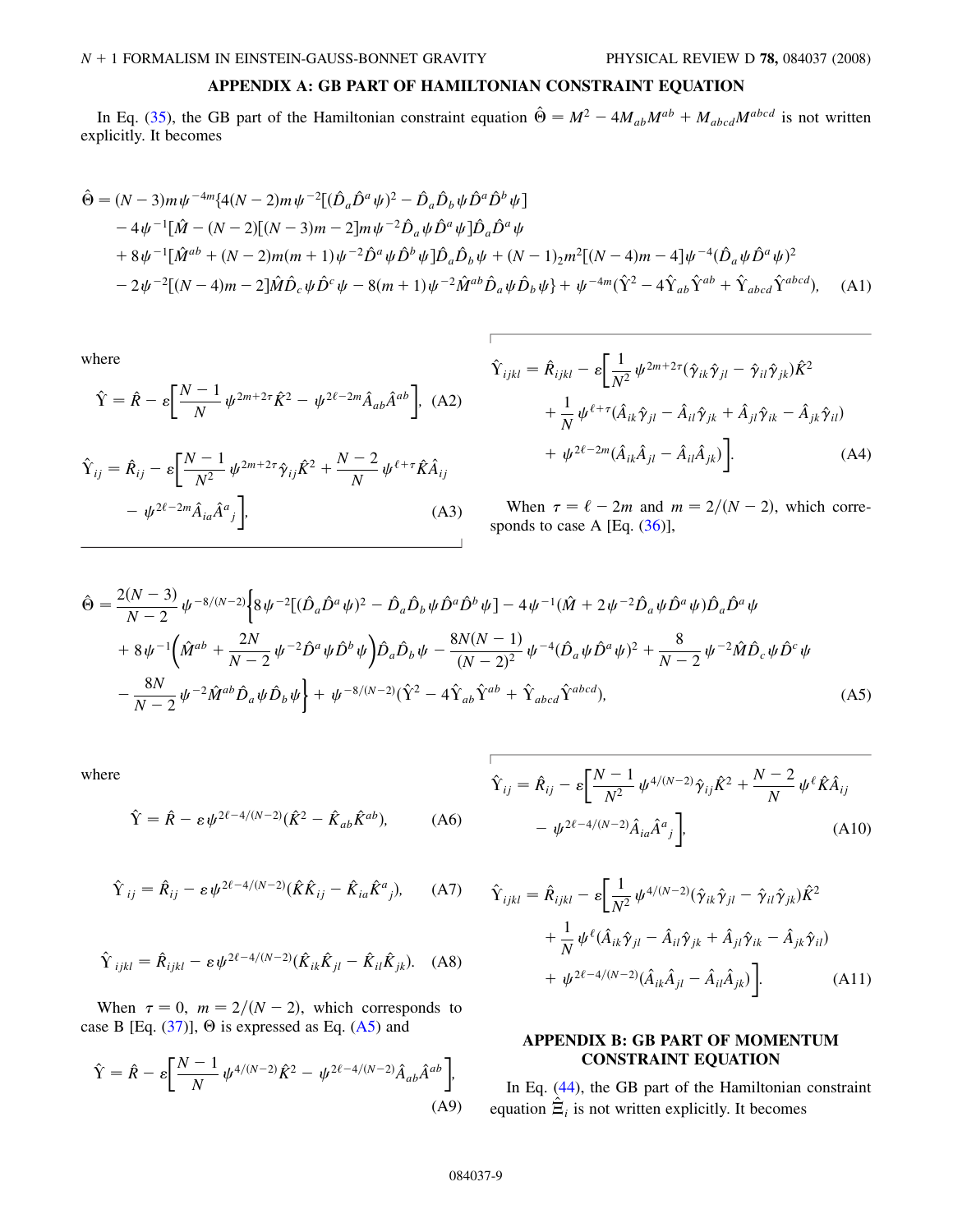$$
\Xi_{i} = \psi^{\ell-4m} \Big\{ \hat{R} - 2(N-3)m\psi^{-1} \hat{D}_{b} \hat{D}^{b} \psi - (N-3)m[(N-4)m + 2]\psi^{-2} \hat{D}_{b} \psi \hat{D}^{b} \psi - \frac{N^{2} - 3N + 4}{N^{2}} \varepsilon \psi^{+2m+2\tau} \hat{K}^{2} \Big\}
$$
  
\n
$$
- \varepsilon \psi^{2\ell-2m} \hat{A}_{bc} \hat{A}^{bc} \Big\} \hat{D}_{a} \hat{A}^{a}{}_{i} + \psi^{\ell-4m} \Big\{ -2 \hat{R}^{b}{}_{i} + 2(N-3)m\psi^{-1} \hat{D}^{b} \hat{D}_{i} \psi - 2(N-3)m(m+1)\psi^{-2} \hat{D}_{i} \psi \hat{D}^{b} \psi \Big\}
$$
  
\n
$$
+ \frac{2(N-3)}{N} \varepsilon \psi^{\ell+7} \hat{K} \hat{A}_{i}{}^{b} - 2 \varepsilon \psi^{2\ell-2m} \hat{A}_{i}{}^{c} \hat{A}_{c}{}^{b} \Big\} \hat{D}_{a} \hat{A}^{a}{}_{b}
$$
  
\n
$$
+ \psi^{\ell-4m} \Big\{ 2 \hat{R}^{ab} - 2(N-3)m\psi^{-1} \hat{D}^{b} \hat{D}^{a} \psi - 2(N-1)m(m+1)\psi^{-2} \hat{D}^{a} \psi \hat{D}^{b} \psi - \frac{2(N-3)}{N} \varepsilon \psi^{\ell+7} \hat{K} \hat{A}^{ab} \Big\}
$$
  
\n
$$
+ 2 \varepsilon \psi^{2\ell-2m} \hat{A}^{a}{}_{c} \hat{A}^{cb} \Big\} (\hat{D}_{i} \hat{A}_{ab} - \hat{D}_{a} \hat{A}_{ib}) + 2 \varepsilon \psi^{3\ell-6m} \hat{A}_{i}{}^{a} \hat{A}^{bc} (\hat{D}_{a} \hat{A}_{bc} - \hat{D}_{b} \hat{A}_{ac}) + \mathcal{R}_{i} + \mathcal{D}_{i} + \mathcal{A}^{(1)} \hat{D}_{i} \psi + \mathcal{A}^{(2)} \hat{D}_{i} \hat{K} \Big
$$

where

$$
\mathcal{R}_{i} = \left\{ \left[ (N-3)m + \ell \right] \psi^{\ell-4m-1} \hat{A}_{i}{}^{a} \hat{D}_{a} \psi - \frac{N-3}{N} \psi^{-2m+\tau} (\hat{D}_{i} \hat{K} + \tau \psi^{-1} \hat{K} \hat{D}_{i} \psi) \right\} \hat{R} \n+ \left\{ \frac{2(N-3)}{N} \tau \psi^{-2m+\tau-1} \hat{K} \hat{D}_{a} \psi + \frac{2(N-3)}{N} \psi^{-2m+\tau} \hat{D}_{a} \hat{K} - 2[(N-3)m + \ell] \psi^{\ell-4m-1} \hat{A}_{a}{}^{b} \hat{D}_{b} \psi \right\} \hat{R}_{i}{}^{a} \n- 2(m-\ell) \psi^{\ell-4m-1} (\hat{A}_{ab} \hat{D}_{i} \psi - \hat{A}_{ib} \hat{D}_{a} \psi) \hat{R}^{ab} + 2(m-\ell) \psi^{\ell-4m-1} \hat{D}_{a} \psi \hat{A}_{bc} \hat{R}_{i}{}^{cab},
$$
\n(B2)

$$
\mathcal{D}_{i} = \left\{ \frac{N^{2} - 8N + 11}{N} m \psi^{-2m + \tau - 1} (\hat{D}_{i} \hat{K} + \tau \psi^{-1} \hat{K} \hat{D}_{i} \psi) - 2m [(N^{2} - 6N + 7)m + (N - 3)\ell] \psi^{\ell - 4m - 2} \hat{D}_{b} \psi \hat{A}^{b}{}_{i} \right\}
$$
  
 
$$
\times \hat{D}_{a} \hat{D}^{a} \psi - \left\{ \frac{2(N - 2)_{3}}{N} m \psi^{-2m + \tau - 1} (\hat{D}_{a} \hat{K} + \tau \psi^{-1} \hat{K} \hat{D}_{a} \psi) - 2m [(N^{2} - 4N + 5)m + (N - 2)(\ell - 2)] \right\}
$$
  
 
$$
\times \psi^{\ell - 4m - 2} \hat{D}_{b} \psi \hat{A}^{b}{}_{a} \right\} \hat{D}^{a} \hat{D}_{i} \psi + 2(N - 3)m (m - \ell) \psi^{\ell - 4m - 2} (\hat{A}_{ab} \hat{D}_{i} \psi - \hat{A}_{ia} \hat{D}_{b} \psi) \hat{D}^{b} \hat{D}^{a} \psi, \tag{B3}
$$

$$
\mathcal{A}^{(1)} = 2 \Biggl\{ -\frac{N-2}{N} m(m+1) \psi^{-2m+2\tau-2} (\hat{D}_a \hat{K} + \tau \psi^{-1} \hat{K} \hat{D}_a \psi) (\hat{D}^a \hat{K} + \tau \psi^{-1} \hat{K} \hat{D}^a \psi) + \frac{(N-2)^2}{N} m(m+1) \psi^{-2m+\tau-2} \hat{D}_a \hat{K} \hat{D}^a \psi + \frac{N-2}{2N} m[(N^2 - 4N + 5) m + 2] \tau \psi^{-2m+\tau-3} \hat{K} \hat{D}_a \psi \hat{D}^a \psi - (N-2)_{3} m^2 (m+1) \psi^{\ell-4m-3} \hat{D}^a \psi \hat{D}^b \psi \hat{A}_{ab} + \frac{N-3}{N} (m - \ell - \tau) \varepsilon \psi^{2\ell-4m+\tau-1} \hat{K} \hat{A}_{ab} \hat{A}^{ab} - (m - \ell) \varepsilon \psi^{3\ell-6m-1} \hat{A}_a{}^b \hat{A}_b{}^c \hat{A}_c{}^a \Biggr\},
$$
\n(B4)

$$
\mathcal{A}^{(2)} = \frac{1}{N} \Big\{ (N-2)_{3} m [(N-3)m - 2] \psi^{-2m+\tau-2} \hat{D}_a \psi \hat{D}^a \psi - \frac{(N-1)_{2}(N+1)}{N^2} \varepsilon \psi^{3\tau} \hat{K}^2 - (N-3) \varepsilon \psi^{2\ell-4m+\tau} \hat{A}_{ab} \hat{A}^{ab} \Big\},\tag{B5}
$$

$$
\mathcal{A}^{(3)} = -m[(N-2)^2(N-5)m^2 + (N-2)_3(\ell-2)m + (N-1)(3\ell-2)]\psi^{\ell-4m-3}\hat{D}_a\psi\hat{D}^a\psi
$$
  
 
$$
-\frac{1}{N^2}[(N-1)(N^2-8)m + (N^2-N+2)\ell]\varepsilon\psi^{\ell-2m+2\tau-1}\hat{K}^2 + [(N-6)m+3\ell]\varepsilon\psi^{3\ell-6m-1}\hat{A}_{ab}\hat{A}^{ab}.
$$
 (B6)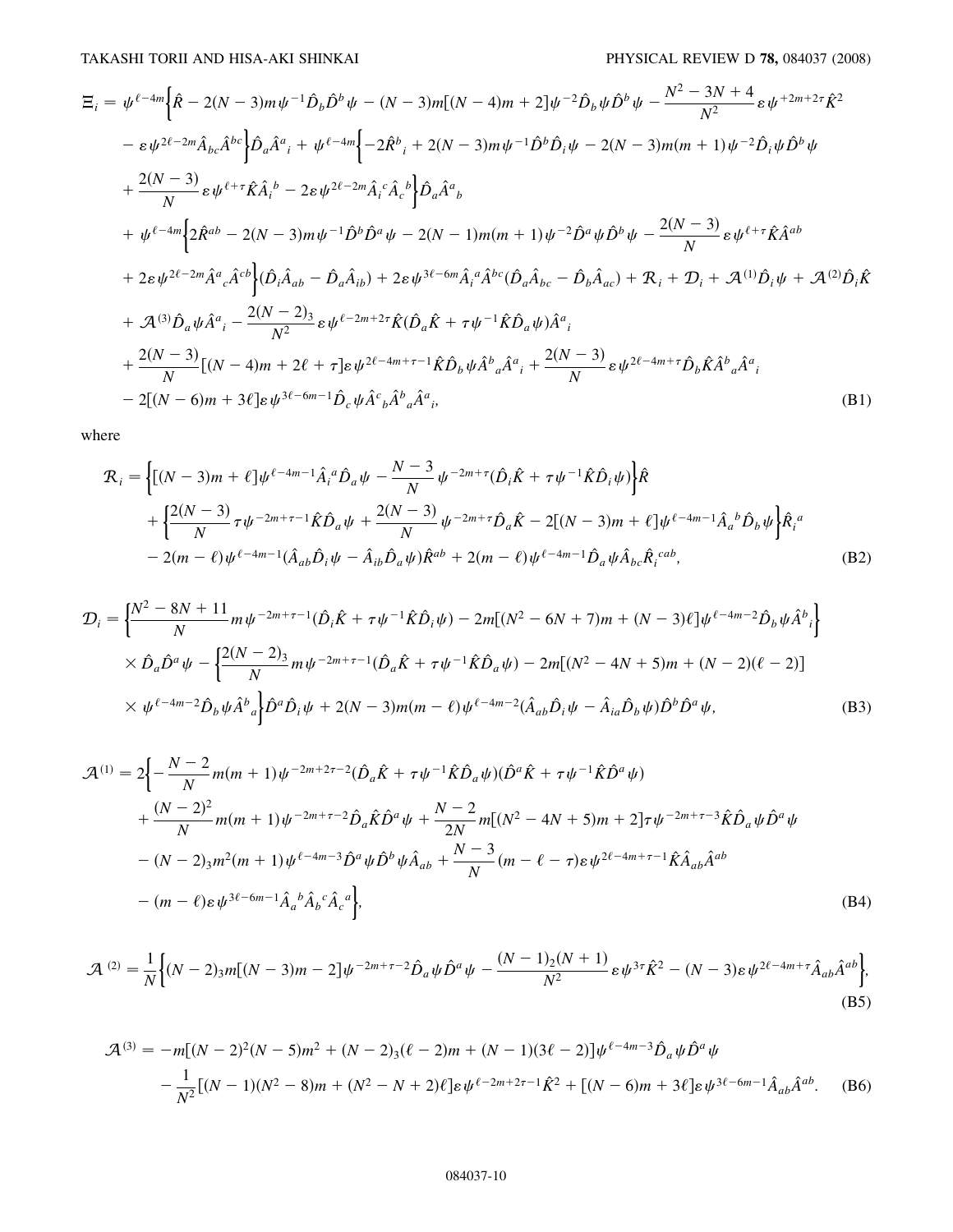# <span id="page-10-0"></span> $N + 1$  FORMALISM IN EINSTEIN-GAUSS-BONNET GRAVITY PHYSICAL REVIEW D 78, 084037 (2008)

When  $\tau = \ell - 2m$  and  $m = 2/(N - 2)$ , which corresponds to case A [Eq. ([45](#page-4-2))],

$$
\Xi_{i} = \psi^{\ell - 8/(N-2)} \Big\{ \hat{R} - \frac{4(N-3)}{N-2} \psi^{-1} \hat{D}_{b} \hat{D}^{b} \psi - \frac{4(N-3)^{2}}{N-2} \psi^{-2} \hat{D}_{b} \psi \hat{D}^{b} \psi \n- \frac{N^{2} - 3N + 4}{N^{2}} \epsilon \psi^{2\ell - 4/(N-2)} \hat{K}^{2} - \epsilon \psi^{2\ell - 4/(N-2)} \hat{A}_{bc} \hat{A}^{bc} \Big\} \hat{D}_{a} \hat{A}^{a}{}_{i} \n+ \psi^{\ell - 8/(N-2)} \Big\{ -2 \hat{R}^{b}{}_{i} + \frac{4(N-3)}{N-2} \psi^{-1} \hat{D}^{b} \hat{D}_{i} \psi - \frac{4N(N-3)}{(N-2)^{2}} \psi^{-2} \hat{D}_{i} \psi \hat{D}^{b} \psi + \frac{2(N-3)}{N} \epsilon \psi^{2\ell - 4/(N-2)} \hat{K} \hat{A}_{i}{}^{b} \n- 2 \epsilon \psi^{2\ell - 4/(N-2)} \hat{A}_{i}{}^{c} \hat{A}_{c}{}^{b} \Big\} \hat{D}_{a} \hat{A}^{a}{}_{b} + \psi^{\ell - 8/(N-2)} \Big\{ 2 \hat{R}^{ab} - \frac{4(N-3)}{N-2} \psi^{-1} \hat{D}^{b} \hat{D}^{a} \psi - \frac{4N(N-1)}{(N-2)^{2}} \psi^{-2} \hat{D}^{a} \psi \hat{D}^{b} \psi \n- \frac{2(N-3)}{N} \epsilon \psi^{2\ell - 4/(N-2)} \hat{K} \hat{A}^{ab} + 2 \epsilon \psi^{2\ell - 4/(N-2)} \hat{A}^{a}{}_{c} \hat{A}^{cb} \Big\} (\hat{D}_{i} \hat{A}_{ab} - \hat{D}_{a} \hat{A}_{ib}) \n+ 2 \epsilon \psi^{3\ell - 12/(N-2)} \hat{A}_{i}{}^{a} \hat{A}^{bc} (\hat{D}_{a} \hat{A}_{bc} - \hat{D}_{b} \hat{A}_{ac}) + \mathcal{R}_{i} + \mathcal{D}_{i} + \mathcal{A}^{(1)}
$$

 $\overline{2}$ 

where

$$
\mathcal{R}_{i} = \psi^{\ell-8/(N-2)} \Biggl\{ \Biggl[ \ell + \frac{2(N-3)}{N-2} \Biggr] \psi^{-1} \hat{A}_{i}{}^{a} \hat{D}_{a} \psi - \frac{N-3}{N} \Biggl[ \hat{D}_{i} \hat{K} + \Biggl( \ell - \frac{4}{N-2} \Biggr) \psi^{-1} \hat{K} \hat{D}_{i} \psi \Biggr] \Biggr\} \hat{R} + \psi^{\ell-8/(N-2)} \Biggl\{ \frac{2(N-3)}{N} \Biggl( \ell - \frac{4}{N-2} \Biggr) \psi^{-1} \hat{K} \hat{D}_{a} \psi + \frac{2(N-3)}{N} \hat{D}_{a} \hat{K} - 2 \Biggl[ \ell + \frac{2(N-3)}{N-2} \Biggr] \psi^{-1} \hat{A}_{a}{}^{b} \hat{D}_{b} \psi \Biggr\} \hat{R}_{i}{}^{a} + 2 \Biggl( \ell - \frac{2}{N-2} \Biggr) \psi^{\ell-8/(N-2)-1} (\hat{A}_{ab} \hat{D}_{i} \psi - \hat{A}_{ib} \hat{D}_{a} \psi) \hat{R}^{ab} - 2 \Biggl( \ell - \frac{2}{N-2} \Biggr) \psi^{\ell-8/(N-2)-1} \hat{D}_{a} \psi \hat{A}_{bc} \hat{R}_{i}{}^{cab}, \tag{B8}
$$

$$
\mathcal{D}_{i} = \psi^{\ell - 8/(N-2)} \Biggl[ \frac{2(N^{2} - 8N + 11)}{N(N-2)} \psi^{-1} \Biggl[ \hat{D}_{i} \hat{K} + \Biggl( \ell - \frac{4}{N-2} \Biggr) \psi^{-1} \hat{K} \hat{D}_{i} \psi \Biggr] \n- \frac{4}{N-2} \Biggl[ (N-3) \ell + \frac{2(N^{2} - 6N + 7)}{N-2} \Biggr] \psi^{-2} \hat{D}_{b} \psi \hat{A}^{b}{}_{i} \Biggr] \hat{D}_{a} \hat{D}^{a} \psi \n- \psi^{\ell - 8/(N-2)} \Biggl[ \frac{4(N-3)}{N} \psi^{-1} \Biggl[ \hat{D}_{a} \hat{K} + \Biggl( \ell - \frac{4}{N-2} \Biggr) \psi^{-1} \hat{K} \hat{D}_{a} \psi \Biggr] - 4 \Biggl[ \ell + \frac{6}{(N-2)^{2}} \Biggr] \psi^{-2} \hat{D}_{b} \psi \hat{A}^{b}{}_{a} \Biggr] \hat{D}^{a} \hat{D}_{i} \psi \n- \frac{4(N-3)}{N-2} \Biggl( \ell - \frac{2}{N-2} \Biggr) \psi^{\ell - 8/(N-2)-2} (\hat{A}_{ab} \hat{D}_{i} \psi - \hat{A}_{ia} \hat{D}_{b} \psi) \hat{D}^{b} \hat{D}^{a} \psi, \tag{B9}
$$

$$
\mathcal{A}^{(1)} = 2\psi^{\ell-8} \Biggl\{ -\frac{2}{N-2} \psi^{\ell-4/(N-2)-2} \Biggl[ \hat{D}_a \hat{K} + \Biggl( \ell - \frac{4}{N-2} \Biggr) \psi^{-1} \hat{K} \hat{D}_a \psi \Biggr] \Biggl[ \hat{D}^a \hat{K} + \Biggl( \ell - \frac{4}{N-2} \Biggr) \psi^{-1} \hat{K} \hat{D}^a \psi \Biggr] + 2\psi^{-2} \hat{D}_a \hat{K} \hat{D}^a \psi + \frac{2(N^2 - 3n + 3)}{N(N-2)} \Biggl( \ell - \frac{4}{N-2} \Biggr) \psi^{-3} \hat{K} \hat{D}_a \psi \hat{D}^a \psi - \frac{4N(N-3)}{(N-2)^2} \psi^{-3} \hat{D}^a \psi \hat{D}^b \psi \hat{A}_{ab} + \frac{2(N-3)}{N} \Biggl( \ell - \frac{1}{N-2} \Biggr) \epsilon \psi^{\ell-4/(N-2)-1} \hat{K} \hat{A}_{ab} \hat{A}^{ab} + \Biggl( \ell - \frac{2}{N-2} \Biggr) \epsilon \psi^{\ell-4/(N-2)-1} \hat{A}_a{}^b \hat{A}_b{}^c \hat{A}_c{}^a \Biggr], \tag{B10}
$$

$$
\mathcal{A}^{(2)} = \frac{1}{N} \psi^{\ell - 8/(N-2)} \Biggl\{ -\frac{4(N-3)}{N-2} \psi^{-2} \hat{D}_a \psi \hat{D}^a \psi - \frac{(N-1)_2(N+1)}{N^2} \varepsilon \psi^{2\ell - 4/(N-2)} \hat{K}^2 - (N-3) \varepsilon \psi^{2\ell - 4/(N-2)} \hat{A}_{ab} \hat{A}^{ab} \Biggr\},\tag{B11}
$$

# 084037-11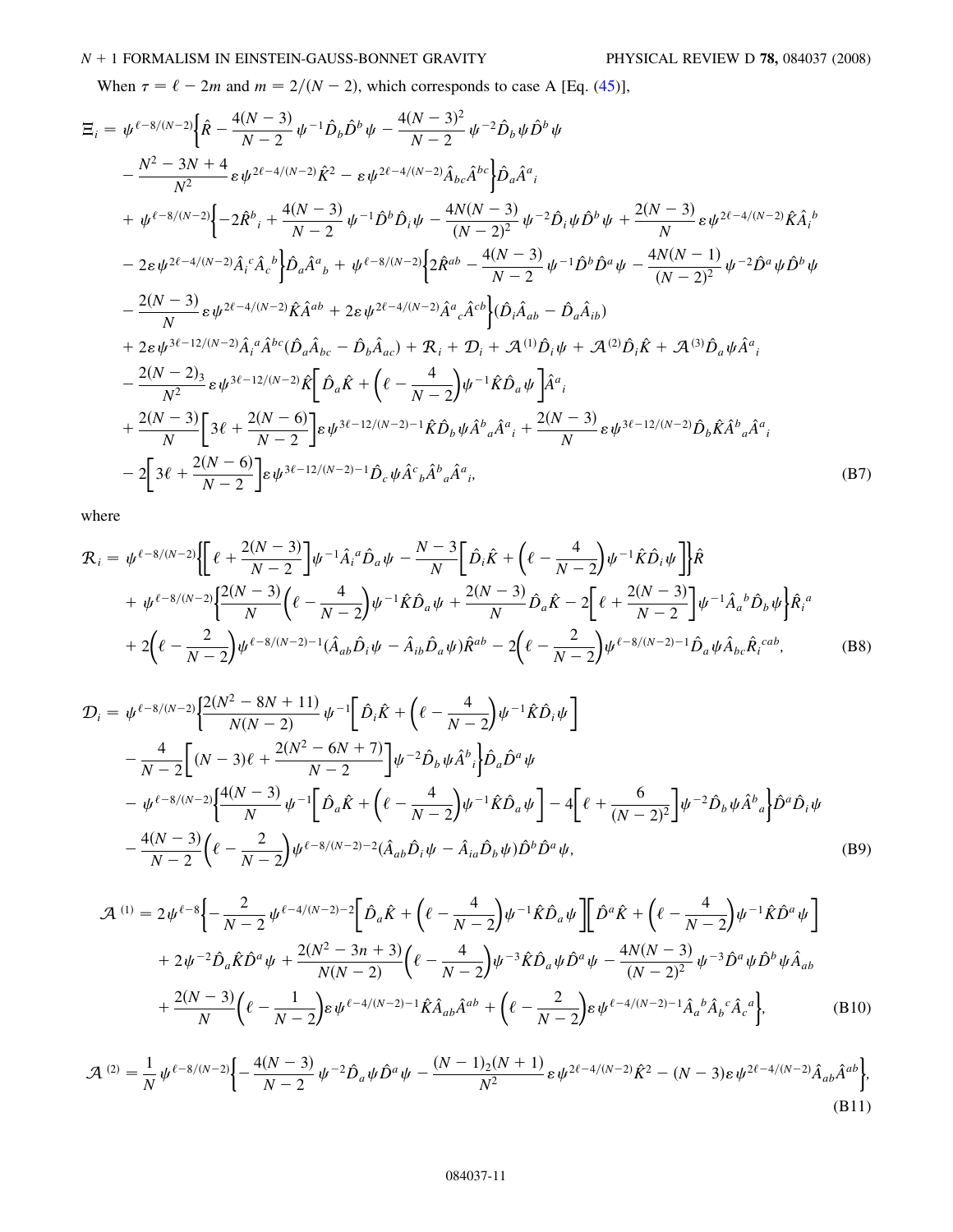<span id="page-11-0"></span>TAKASHI TORII AND HISA-AKI SHINKAI PHYSICAL REVIEW D 78, 084037 (2008)

$$
\mathcal{A}^{(3)} = -\psi^{\ell-8/(N-2)} \left\{ \frac{4}{N-2} [(N-3)\ell - 6] \psi^{-3} \hat{D}_a \psi \hat{D}^a \psi + \frac{1}{N^2} [(N^2 - N + 2)\ell + \frac{2(N-1)}{(N-2)(N^2-8)}] \varepsilon \psi^{2\ell-4-1} \hat{K}^2 - \left[ 3\ell + \frac{2(N-6)}{N-2} \right] \varepsilon \psi^{2\ell-4/(N-2)-1} \hat{A}_{ab} \hat{A}^{ab} \right\}.
$$
\n(B12)

When  $\tau = 0$  and  $m = 2/(N - 2)$ , which corresponds to case B [Eq. ([46](#page-4-4))],

$$
\hat{\Xi}_{i} = \psi^{\ell-8/(N-2)} \Big\{ \hat{R} - \frac{4(N-3)}{N-2} \psi^{-1} \hat{D}_{b} \hat{D}^{b} \psi - \frac{8(N-3)^{2}}{(N-2)^{2}} \psi^{-2} \hat{D}_{b} \psi \hat{D}^{b} \psi - \frac{N^{2}-3N+4}{N^{2}} \epsilon \psi^{4/(N-2)} \hat{K}^{2} \Big\}
$$
\n
$$
- \epsilon \psi^{2\ell-4/(N-2)} \hat{A}_{bc} \hat{A}^{bc} \Big\} \hat{D}_{a} \hat{A}^{a}{}_{i} + \psi^{\ell-8/(N-2)} \Big\{ -2 \hat{R}^{b}{}_{i} + \frac{4(N-3)}{N-2} \psi^{-1} \hat{D}^{b} \hat{D}_{i} \psi - \frac{4N(N-3)}{(N-2)^{2}} \psi^{-2} \hat{D}_{i} \psi \hat{D}^{b} \psi \Big\}
$$
\n
$$
+ \frac{2(N-3)}{N} \epsilon \psi^{\ell} \hat{K} \hat{A}{}_{i}{}^{b} - 2 \epsilon \psi^{2\ell-4/(N-2)} \hat{A}{}_{i}{}^{c} \hat{A}{}_{c}{}^{b} \Big\} \hat{D}_{a} \hat{A}^{a}{}_{b} + \psi^{\ell-8/(N-2)} \Big\{ 2 \hat{R}^{ab} - \frac{4(N-3)}{N-2} \psi^{-1} \hat{D}^{b} \hat{D}^{a} \psi \Big\}
$$
\n
$$
- \frac{4N(N-1)}{(N-2)^{2}} \psi^{-2} \hat{D}^{a} \psi \hat{D}^{b} \psi - \frac{2(N-3)}{N} \epsilon \psi^{\ell} \hat{K} \hat{A}^{ab} + 2 \epsilon \psi^{2\ell-4/(N-2)} \hat{A}^{a}{}_{c} \hat{A}^{c} \Big\} (\hat{D}_{i} \hat{A}_{ab} - \hat{D}_{a} \hat{A}_{ib})
$$
\n
$$
+ 2 \epsilon \psi^{3\ell-12/(N-2)} \hat{A}_{i}{}^{a} \hat{A}^{bc} (\hat{D}_{a} \hat{A}_{bc} - \hat{D}_{b} \hat{A}_{ac}) + \mathcal{R}_{i} + \mathcal{D}_{i} + \
$$

where

$$
\mathcal{R}_{i} = \left\{ \left[ \ell + \frac{2(N-3)}{N-2} \right] \psi^{\ell - 8/(N-2) - 1} \hat{A}_{i}{}^{a} \hat{D}_{a} \psi - \frac{N-3}{N} \psi^{-4/(N-2)} \hat{D}_{i} \hat{K} \right\} \hat{R} \n+ 2 \left\{ \frac{(N-3)}{N} \psi^{-4/(N-2)} \hat{D}_{a} \hat{K} - \left[ \ell + \frac{2(N-3)}{N-2} \right] \psi^{\ell - 8/(N-2) - 1} \hat{A}_{a}{}^{b} \hat{D}_{b} \psi \right\} \hat{R}_{i}{}^{a} \n+ 2 \left( \ell - \frac{2}{N-2} \right) \psi^{\ell - 8/(N-2) - 1} \{ (\hat{A}_{ab} \hat{D}_{i} \psi - \hat{A}_{ib} \hat{D}_{a} \psi) \hat{R}^{ab} - \hat{D}_{a} \psi \hat{A}_{bc} \hat{R}_{i}{}^{cab} \},
$$
\n(B14)

$$
\mathcal{D}_{i} = \frac{2}{N-2} \left\{ \frac{N^{2} - 8N + 11}{N} \psi^{-4/(N-2)-1} \hat{D}_{i} \hat{K} - 2 \left[ (N-3) \ell + \frac{2(N^{2} - 6N + 7)}{N-2} \right] \psi^{\ell-8/(N-2)-2} \hat{D}_{b} \psi \hat{A}^{b}{}_{i} \right\} \hat{D}_{a} \hat{D}^{a} \psi
$$

$$
-4 \left\{ \frac{N-3}{N} \psi^{-4/(N-2)-1} \hat{D}_{a} \hat{K} - \left[ \ell + \frac{6}{(N-2)^{2}} \right] \psi^{\ell-8/(N-2)-2} \hat{D}_{b} \psi \hat{A}^{b}{}_{a} \right\} \hat{D}^{a} \hat{D}_{i} \psi
$$

$$
-\frac{4(N-3)}{N-2} \left( \ell - \frac{2}{N-2} \right) \psi^{\ell-8/(N-2)-2} (\hat{A}_{ab} \hat{D}_{i} \psi - \hat{A}_{ia} \hat{D}_{b} \psi) \hat{D}^{b} \hat{D}^{a} \psi,
$$
(B15)

$$
\mathcal{A}^{(1)} = -\frac{4}{N-2} \psi^{-4/(N-2)-2} \hat{D}_a \hat{K} \hat{D}^a \hat{K} + 4 \psi^{-4/(N-2)-2} \hat{D}_a \hat{K} \hat{D}^a \psi - \frac{8N(N-3)}{(N-2)^2} \psi^{\ell-8/(N-2)-3} \hat{D}^a \psi \hat{D}^b \psi \hat{A}_{ab}
$$

$$
-\frac{2(N-3)}{N} \bigg( \ell - \frac{2}{N-2} \bigg) \varepsilon \psi^{2\ell-8/(N-2)-1} \hat{K} \hat{A}_{ab} \hat{A}^{ab} + 2 \bigg( \ell - \frac{2}{N-2} \bigg) \varepsilon \psi^{3\ell-12/(N-2)-1} \hat{A}_a{}^b \hat{A}_b{}^c \hat{A}_c{}^a, \tag{B16}
$$

$$
\mathcal{A}^{(2)} = -\frac{1}{N} \Big\{ 2(N-3)\psi^{-4/(N-2)-2} \hat{D}_a \psi \hat{D}^a \psi + \frac{(N-1)_2(N+1)}{N^2} \varepsilon \hat{K}^2 + (N-3) \varepsilon \psi^{2\ell - 8/(N-2)} \hat{A}_{ab} \hat{A}^{ab} \Big\},\tag{B17}
$$

$$
\mathcal{A}^{(3)} = -\frac{4}{N-2} [(N-3)\ell - 6] \psi^{\ell - 8/(N-2) - 3} \hat{D}_a \psi \hat{D}^a \psi - \frac{1}{N^2} \Big[ (N^2 - N + 2)\ell + \frac{2(N-1)(N^2 - 8)}{N-2} \Big] \varepsilon \psi^{\ell - 4/(N-2) - 1} \hat{K}^2 + \Big[ 3\ell + \frac{2(N-6)}{N-2} \Big] \varepsilon \psi^{3\ell - 12/(N-2) - 1} \hat{A}_{ab} \hat{A}^{ab}.
$$
\n(B18)